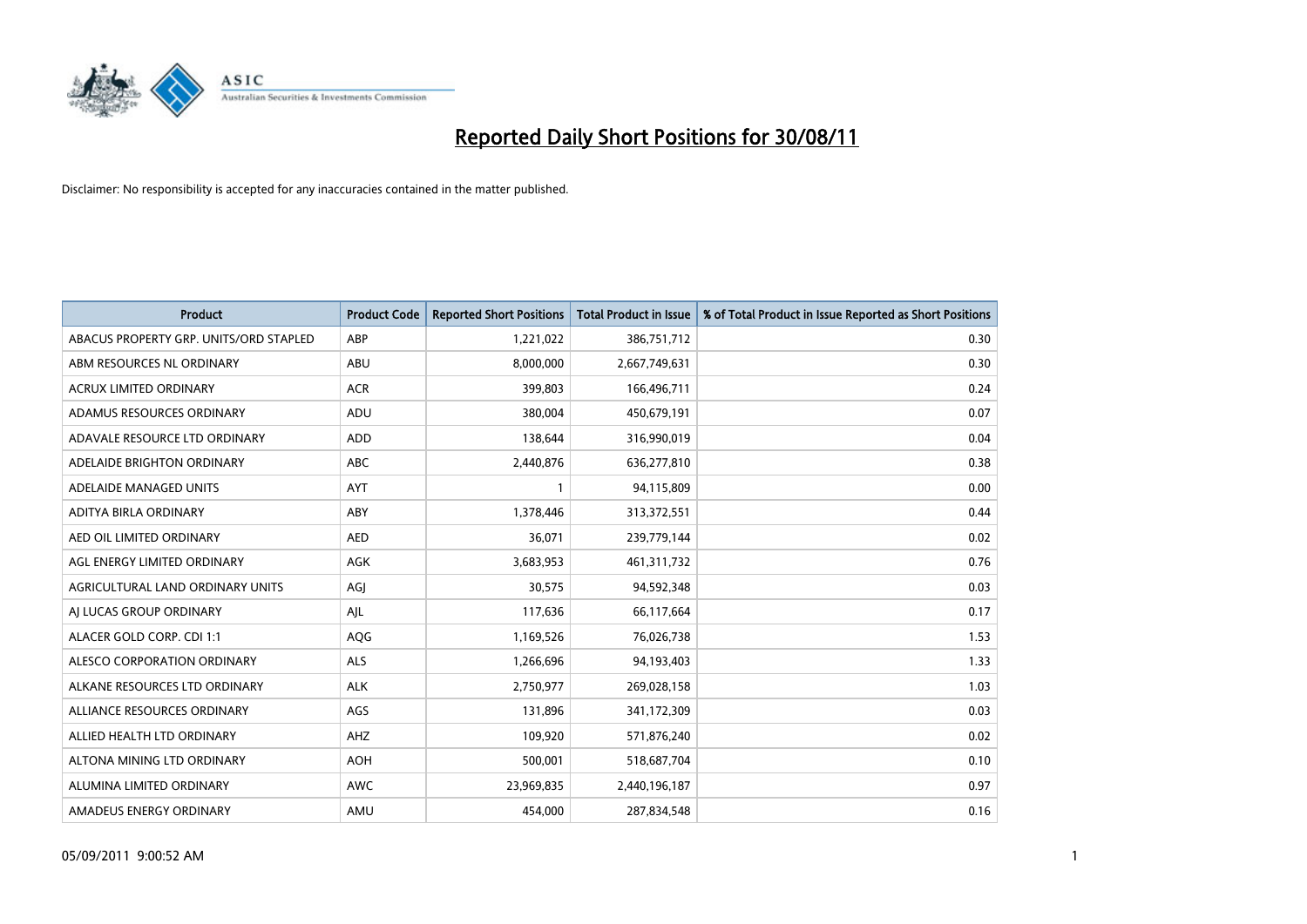

| Product                                 | <b>Product Code</b> | <b>Reported Short Positions</b> | <b>Total Product in Issue</b> | % of Total Product in Issue Reported as Short Positions |
|-----------------------------------------|---------------------|---------------------------------|-------------------------------|---------------------------------------------------------|
| AMALGAMATED HOLDINGS ORDINARY           | AHD                 | 1,504                           | 157,471,848                   | 0.00                                                    |
| AMCOR LIMITED ORDINARY                  | <b>AMC</b>          | 3,671,279                       | 1,227,572,318                 | 0.30                                                    |
| AMP LIMITED ORDINARY                    | AMP                 | 8,064,072                       | 2,811,693,913                 | 0.28                                                    |
| AMPELLA MINING ORDINARY                 | <b>AMX</b>          | 761,267                         | 204,985,108                   | 0.37                                                    |
| ANSELL LIMITED ORDINARY                 | <b>ANN</b>          | 2,848,317                       | 133,033,772                   | 2.13                                                    |
| ANVIL MINING CDI 1:1                    | <b>AVM</b>          | 50                              | 10,952,160                    | 0.00                                                    |
| ANZ BANKING GRP LTD ORDINARY            | ANZ                 | 8,981,389                       | 2,628,902,711                 | 0.34                                                    |
| APA GROUP STAPLED SECURITIES            | <b>APA</b>          | 6,419,998                       | 634,116,029                   | 1.01                                                    |
| APEX MINERALS NL ORDINARY               | <b>AXM</b>          | 885,146                         | 5,550,243,713                 | 0.02                                                    |
| APN EUROPEAN RETAIL UNITS STAPLED SEC.  | <b>AEZ</b>          | 11,832                          | 544,910,660                   | 0.00                                                    |
| APN NEWS & MEDIA ORDINARY               | <b>APN</b>          | 25,569,359                      | 618,568,292                   | 4.12                                                    |
| AQUARIUS PLATINUM. ORDINARY             | AQP                 | 4,233,035                       | 470,167,206                   | 0.90                                                    |
| AQUILA RESOURCES ORDINARY               | <b>AQA</b>          | 4,717,371                       | 374,368,499                   | 1.22                                                    |
| ARAFURA RESOURCE LTD ORDINARY           | <b>ARU</b>          | 6,375,102                       | 367,980,342                   | 1.71                                                    |
| ARB CORPORATION ORDINARY                | <b>ARP</b>          | 18,997                          | 72,481,302                    | 0.02                                                    |
| ARDENT LEISURE GROUP STAPLED SECURITIES | AAD                 | 1,192,087                       | 318,498,934                   | 0.36                                                    |
| ARISTOCRAT LEISURE ORDINARY             | ALL                 | 24,486,851                      | 536,480,307                   | 4.56                                                    |
| <b>ASCIANO LIMITED ORDINARY</b>         | <b>AIO</b>          | 29,152,378                      | 2,926,103,883                 | 0.98                                                    |
| ASG GROUP LIMITED ORDINARY              | <b>ASZ</b>          | 180,985                         | 169,117,796                   | 0.11                                                    |
| ASPEN GROUP ORD/UNITS STAPLED           | <b>APZ</b>          | 1,028,222                       | 584,985,037                   | 0.17                                                    |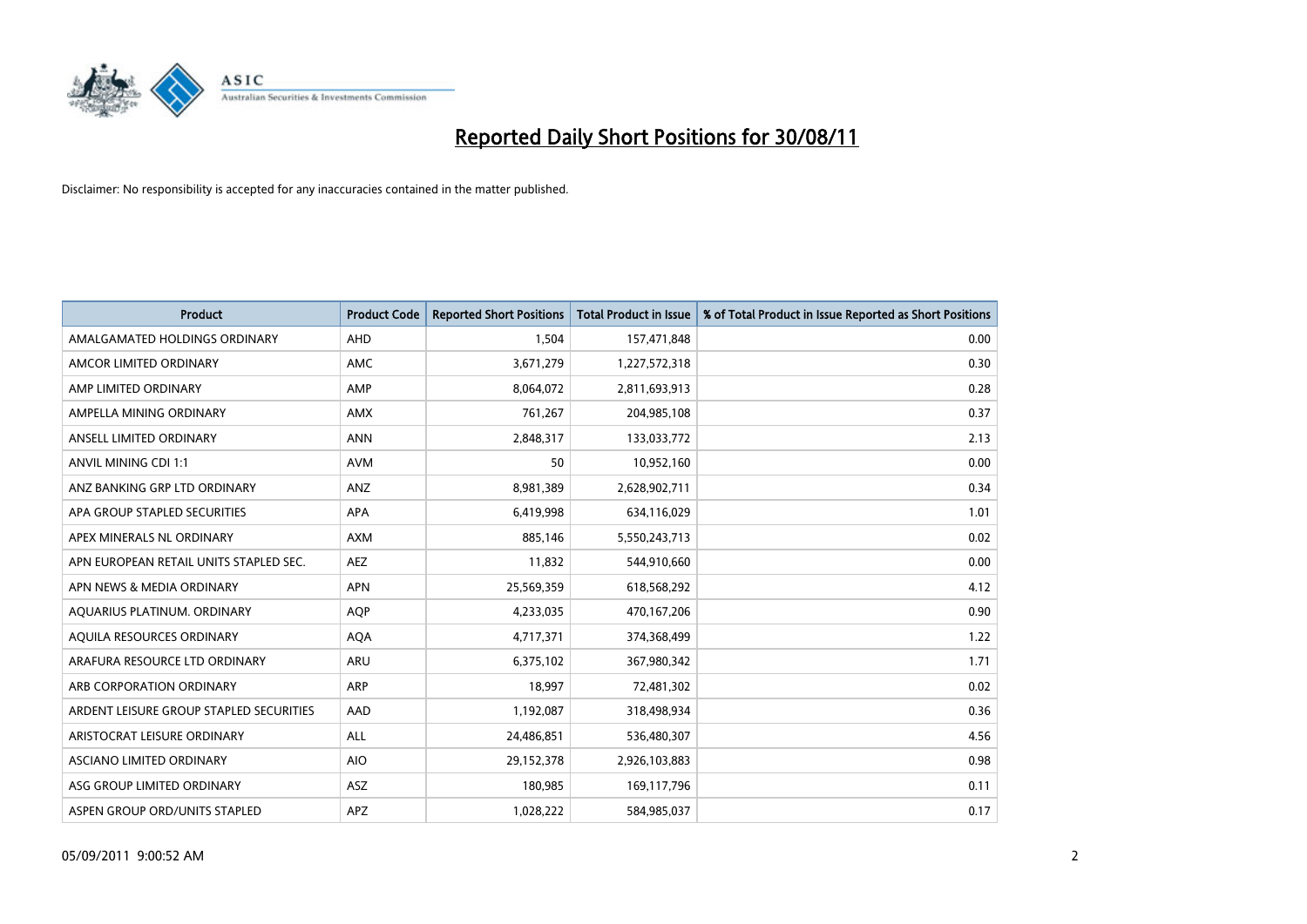

| <b>Product</b>                          | <b>Product Code</b> | <b>Reported Short Positions</b> | <b>Total Product in Issue</b> | % of Total Product in Issue Reported as Short Positions |
|-----------------------------------------|---------------------|---------------------------------|-------------------------------|---------------------------------------------------------|
| ASPIRE MINING LTD ORDINARY              | <b>AKM</b>          | 301,645                         | 540,471,483                   | 0.06                                                    |
| ASTON RES LTD ORDINARY                  | <b>AZT</b>          | 185,591                         | 204,527,604                   | 0.09                                                    |
| ASTRO JAP PROP GROUP STAPLED SECURITIES | AJA                 | 29,446                          | 58,445,002                    | 0.04                                                    |
| ASX LIMITED ORDINARY                    | ASX                 | 1,449,899                       | 175,136,729                   | 0.83                                                    |
| ATLANTIC LIMITED ORDINARY               | ATI                 | 20,575                          | 114,027,850                   | 0.02                                                    |
| ATLAS IRON LIMITED ORDINARY             | <b>AGO</b>          | 15,511,330                      | 827,141,142                   | 1.87                                                    |
| AURORA OIL & GAS ORDINARY               | <b>AUT</b>          | 7,308,748                       | 409,865,343                   | 1.76                                                    |
| AUSDRILL LIMITED ORDINARY               | <b>ASL</b>          | 84,414                          | 301,519,183                   | 0.02                                                    |
| AUSENCO LIMITED ORDINARY                | AAX                 | 1,310,868                       | 122,987,022                   | 1.05                                                    |
| AUSGOLD LIMITED ORDINARY                | <b>AUC</b>          | 75,160                          | 84,753,812                    | 0.09                                                    |
| <b>AUSTAL LIMITED ORDINARY</b>          | ASB                 | 409,228                         | 188,069,638                   | 0.21                                                    |
| <b>AUSTAR UNITED ORDINARY</b>           | <b>AUN</b>          | 3,259,154                       | 1,271,505,737                 | 0.24                                                    |
| AUSTBROKERS HOLDINGS ORDINARY           | <b>AUB</b>          | $\overline{2}$                  | 54,658,736                    | 0.00                                                    |
| AUSTIN ENGINEERING ORDINARY             | ANG                 | 8,883                           | 71,864,403                    | 0.01                                                    |
| <b>AUSTRALAND ASSETS ASSETS</b>         | AAZPB               | 1,168                           | 2,750,000                     | 0.04                                                    |
| AUSTRALAND PROPERTY STAPLED SECURITY    | <b>ALZ</b>          | 774,643                         | 576,846,597                   | 0.13                                                    |
| AUSTRALIAN AGRICULT, ORDINARY           | AAC                 | 1,219,183                       | 312,892,824                   | 0.39                                                    |
| AUSTRALIAN EDUCATION UNITS              | <b>AEU</b>          | 625,000                         | 175,465,397                   | 0.36                                                    |
| AUSTRALIAN INFRASTR, UNITS/ORDINARY     | <b>AIX</b>          | 2,483,296                       | 620,733,944                   | 0.39                                                    |
| AUSTRALIAN MINES LTD ORDINARY           | <b>AUZ</b>          | 1,400,000                       | 636,910,317                   | 0.22                                                    |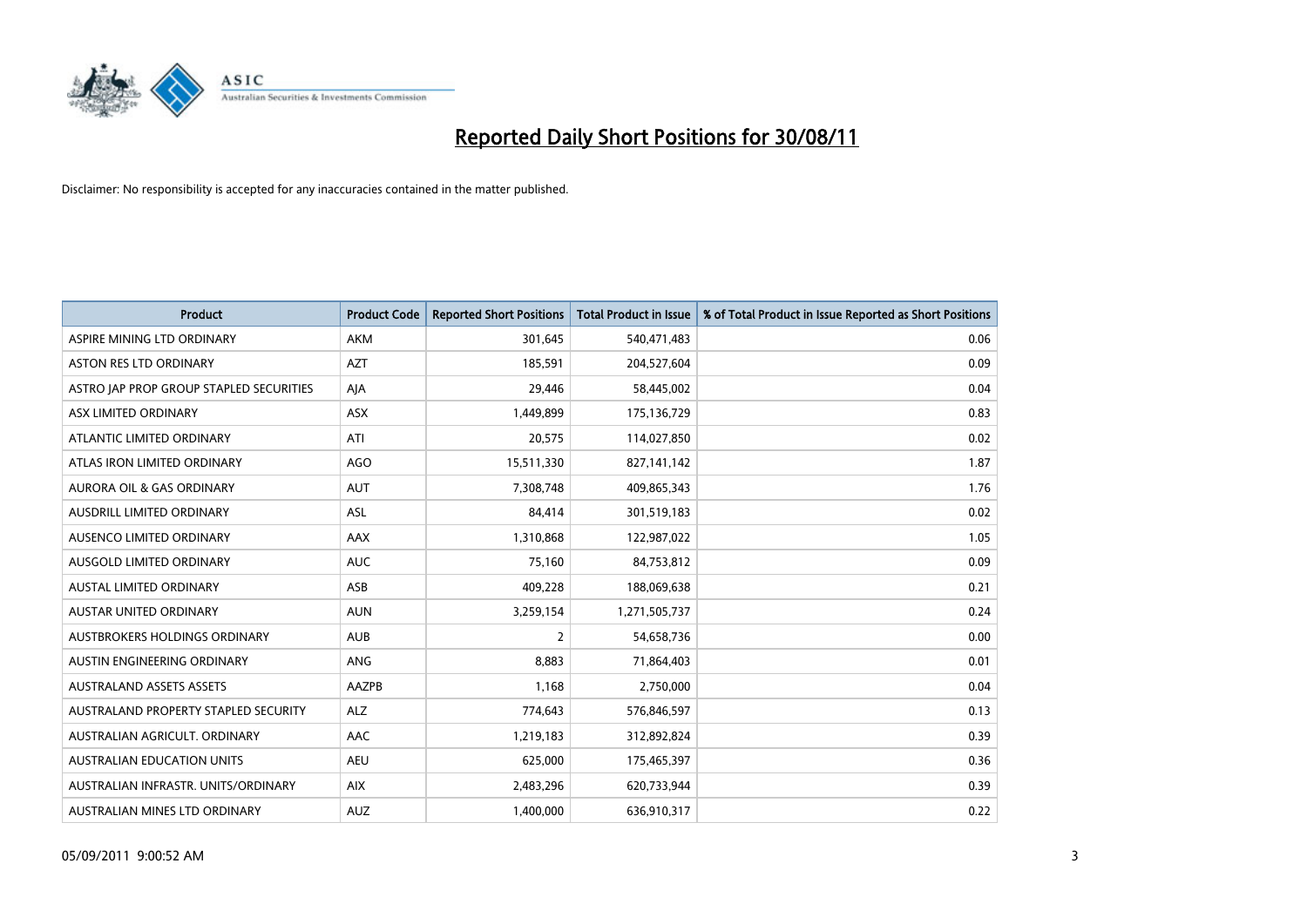

| Product                               | <b>Product Code</b> | <b>Reported Short Positions</b> | <b>Total Product in Issue</b> | % of Total Product in Issue Reported as Short Positions |
|---------------------------------------|---------------------|---------------------------------|-------------------------------|---------------------------------------------------------|
| AUSTRALIAN PHARM, ORDINARY            | API                 | 1,939,748                       | 488,115,883                   | 0.39                                                    |
| AUTOMOTIVE HOLDINGS ORDINARY          | <b>AHE</b>          | 6,790                           | 260,579,682                   | 0.00                                                    |
| AVANCO RESOURCES LTD ORDINARY         | AVB                 | 1,090,527                       | 789,953,517                   | 0.14                                                    |
| AVEXA LIMITED ORDINARY                | <b>AVX</b>          | 243,657                         | 847,688,779                   | 0.03                                                    |
| AWE LIMITED ORDINARY                  | AWE                 | 4,902,770                       | 521,871,941                   | 0.94                                                    |
| AZUMAH RESOURCES ORDINARY             | <b>AZM</b>          | 307,366                         | 281,650,356                   | 0.11                                                    |
| <b>BANDANNA ENERGY ORDINARY</b>       | <b>BND</b>          | 406,003                         | 526,946,930                   | 0.08                                                    |
| BANK OF QUEENSLAND. ORDINARY          | <b>BOQ</b>          | 9,050,214                       | 225,369,547                   | 4.00                                                    |
| <b>BANNERMAN RESOURCES ORDINARY</b>   | <b>BMN</b>          | 88,684                          | 234,435,934                   | 0.04                                                    |
| <b>BASE RES LIMITED ORDINARY</b>      | <b>BSE</b>          | 345,695                         | 190,141,114                   | 0.18                                                    |
| BATHURST RESOURCES ORDINARY           | <b>BTU</b>          | 7,589,314                       | 685,047,997                   | 1.11                                                    |
| <b>BAUXITE RESOURCE LTD ORDINARY</b>  | <b>BAU</b>          | 111,797                         | 235,379,896                   | 0.05                                                    |
| <b>BC IRON LIMITED ORDINARY</b>       | <b>BCI</b>          | 278,942                         | 94,881,000                    | 0.29                                                    |
| BEACH ENERGY LIMITED ORDINARY         | <b>BPT</b>          | 1,632,463                       | 1,103,127,711                 | 0.13                                                    |
| BEADELL RESOURCE LTD ORDINARY         | <b>BDR</b>          | 804,653                         | 657,906,946                   | 0.12                                                    |
| BENDIGO AND ADELAIDE ORDINARY         | <b>BEN</b>          | 7,304,236                       | 360,325,520                   | 2.01                                                    |
| BERKELEY RESOURCES ORDINARY           | <b>BKY</b>          | 864,416                         | 174,298,273                   | 0.48                                                    |
| BETASHARES ASX RES ETF UNITS          | <b>ORE</b>          | 118,220                         | 4,519,665                     | 2.62                                                    |
| BETASHARES GOLD ETF ETF UNITS DEF SET | <b>QAUDA</b>        | 15,557                          | 388,730                       | 4.00                                                    |
| BHP BILLITON LIMITED ORDINARY         | <b>BHP</b>          | 38,811,812                      | 3,211,496,105                 | 1.18                                                    |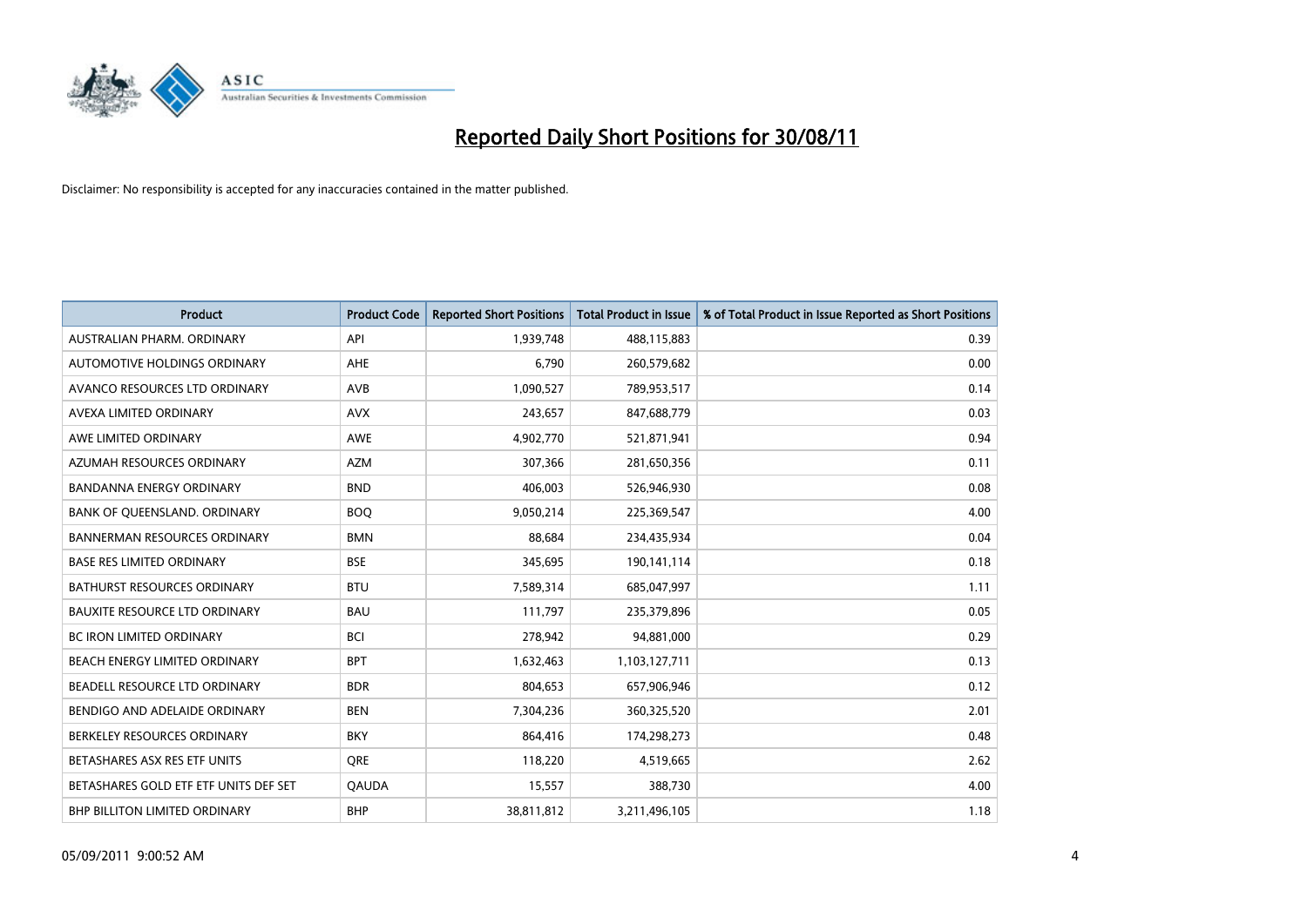

| <b>Product</b>                       | <b>Product Code</b> | <b>Reported Short Positions</b> | <b>Total Product in Issue</b> | % of Total Product in Issue Reported as Short Positions |
|--------------------------------------|---------------------|---------------------------------|-------------------------------|---------------------------------------------------------|
| <b>BILLABONG ORDINARY</b>            | <b>BBG</b>          | 19,864,262                      | 254,037,587                   | 7.81                                                    |
| <b>BIOTA HOLDINGS ORDINARY</b>       | <b>BTA</b>          | 2,011,700                       | 181,703,711                   | 1.09                                                    |
| <b>BISALLOY STEEL ORDINARY</b>       | <b>BIS</b>          | 84,480                          | 216,455,965                   | 0.04                                                    |
| BKI INVESTMENT LTD ORDINARY          | <b>BKI</b>          | 508                             | 422,863,407                   | 0.00                                                    |
| <b>BLACKTHORN RESOURCES ORDINARY</b> | <b>BTR</b>          | 35,848                          | 122,918,000                   | 0.03                                                    |
| <b>BLUESCOPE STEEL LTD ORDINARY</b>  | <b>BSL</b>          | 57,625,111                      | 1,842,207,385                 | 3.12                                                    |
| <b>BOART LONGYEAR ORDINARY</b>       | <b>BLY</b>          | 6,721,055                       | 461,163,412                   | 1.45                                                    |
| <b>BOOM LOGISTICS ORDINARY</b>       | <b>BOL</b>          | 354,433                         | 465,011,147                   | 0.07                                                    |
| BORAL LIMITED. ORDINARY              | <b>BLD</b>          | 38,113,900                      | 729,925,990                   | 5.21                                                    |
| BOTSWANA METALS LTD ORDINARY         | <b>BML</b>          | 7,000                           | 143,717,013                   | 0.00                                                    |
| <b>BOW ENERGY LIMITED ORDINARY</b>   | <b>BOW</b>          | 2,430,796                       | 351,683,973                   | 0.68                                                    |
| <b>BRADKEN LIMITED ORDINARY</b>      | <b>BKN</b>          | 2,197,960                       | 161,849,910                   | 1.35                                                    |
| <b>BRAMBLES LIMITED ORDINARY</b>     | <b>BXB</b>          | 8,911,446                       | 1,479,410,767                 | 0.59                                                    |
| BREVILLE GROUP LTD ORDINARY          | <b>BRG</b>          | 2,739                           | 129,995,322                   | 0.00                                                    |
| <b>BRICKWORKS LIMITED ORDINARY</b>   | <b>BKW</b>          | 17,518                          | 147,567,333                   | 0.01                                                    |
| <b>BROCKMAN RESOURCES ORDINARY</b>   | <b>BRM</b>          | 67,616                          | 144,803,151                   | 0.05                                                    |
| BT INVESTMENT MNGMNT ORDINARY        | <b>BTT</b>          | 47                              | 160,000,000                   | 0.00                                                    |
| <b>BURU ENERGY ORDINARY</b>          | <b>BRU</b>          | 4,233,251                       | 182,840,549                   | 2.32                                                    |
| <b>BWP TRUST ORDINARY UNITS</b>      | <b>BWP</b>          | 1,036,785                       | 520,012,793                   | 0.20                                                    |
| CABCHARGE AUSTRALIA ORDINARY         | CAB                 | 591,034                         | 120,437,014                   | 0.48                                                    |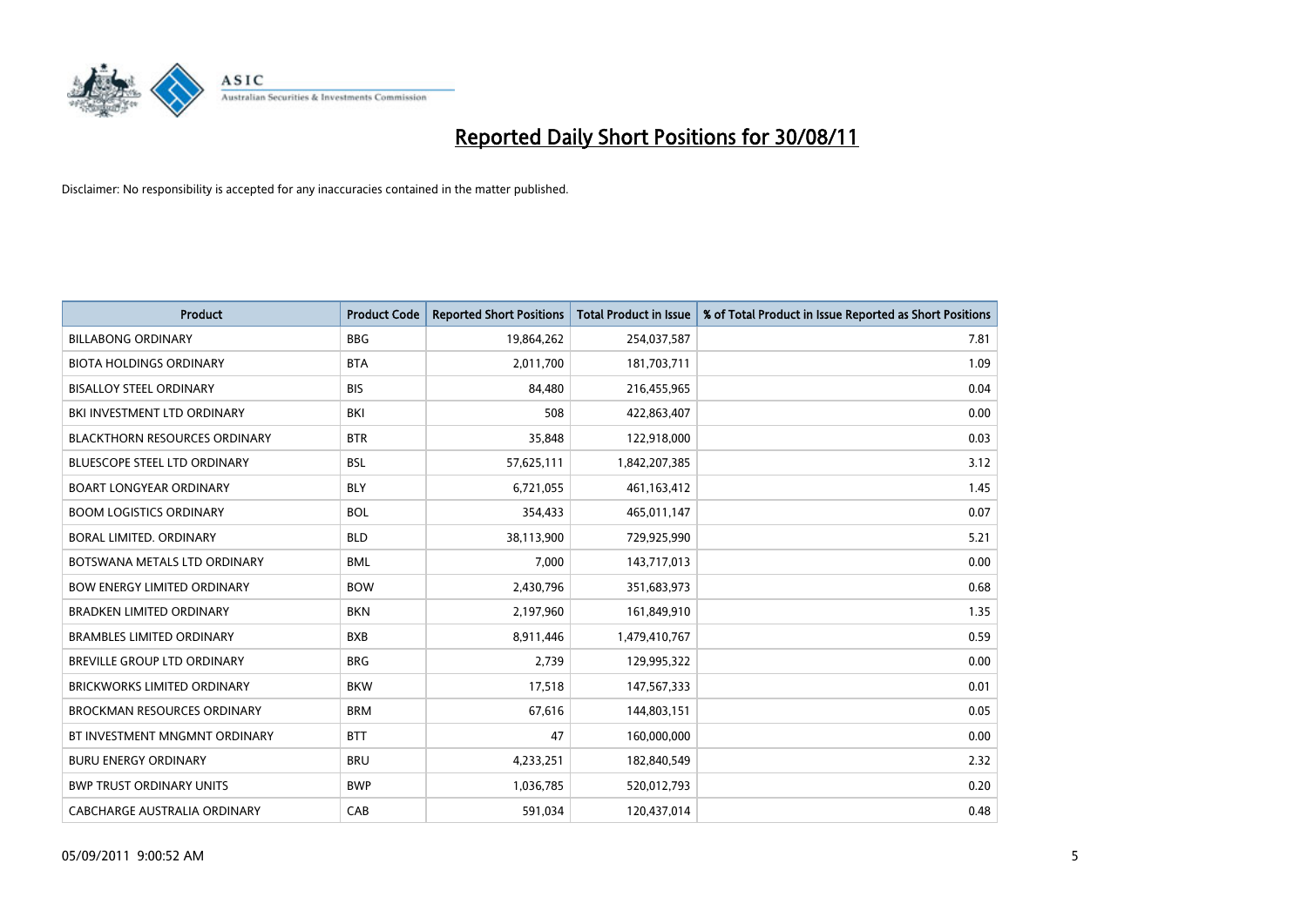

| <b>Product</b>                             | <b>Product Code</b> | <b>Reported Short Positions</b> | <b>Total Product in Issue</b> | % of Total Product in Issue Reported as Short Positions |
|--------------------------------------------|---------------------|---------------------------------|-------------------------------|---------------------------------------------------------|
| <b>CALTEX AUSTRALIA ORDINARY</b>           | <b>CTX</b>          | 6,195,031                       | 270,000,000                   | 2.28                                                    |
| CAMPBELL BROTHERS ORDINARY                 | <b>CPB</b>          | 113,540                         | 67,503,411                    | 0.17                                                    |
| CAPE LAMBERT RES LTD ORDINARY              | <b>CFE</b>          | 1,136,466                       | 630,749,603                   | 0.18                                                    |
| CARABELLA RES LTD ORDINARY                 | <b>CLR</b>          | 164,583                         | 92,389,409                    | 0.18                                                    |
| <b>CARBON ENERGY ORDINARY</b>              | <b>CNX</b>          | 2,703,202                       | 698,517,858                   | 0.38                                                    |
| <b>CARDNO LIMITED ORDINARY</b>             | CDD                 | 3,243                           | 109,780,032                   | 0.00                                                    |
| CARNARVON PETROLEUM ORDINARY               | <b>CVN</b>          | 2,284,592                       | 690,320,634                   | 0.32                                                    |
| <b>CARNEGIE WAVE ENERGY ORDINARY</b>       | <b>CWE</b>          | 83,000                          | 899,087,627                   | 0.01                                                    |
| CARPATHIAN RESOURCES ORDINARY              | <b>CPN</b>          | 75,000                          | 265,533,501                   | 0.03                                                    |
| CARPENTARIA EXP. LTD ORDINARY              | CAP                 | 9,777                           | 98,741,301                    | 0.01                                                    |
| CARSALES.COM LTD ORDINARY                  | <b>CRZ</b>          | 13,843,558                      | 233,879,722                   | 5.89                                                    |
| <b>CASPIAN OIL &amp; GAS ORDINARY</b>      | <b>CIG</b>          | 50,000                          | 1,331,500,513                 | 0.00                                                    |
| CATALPA RESOURCES ORDINARY                 | CAH                 | 173,409                         | 178,214,799                   | 0.09                                                    |
| <b>CEC GROUP LIMITED ORDINARY</b>          | <b>CEG</b>          | 1,750                           | 79,662,662                    | 0.00                                                    |
| <b>CELLNET GROUP ORDINARY</b>              | <b>CLT</b>          | 1,342                           | 61,286,754                    | 0.00                                                    |
| CENTRAL PETROLEUM ORDINARY                 | <b>CTP</b>          | 11,455                          | 982,298,842                   | 0.00                                                    |
| <b>CENTRO PROPERTIES UNITS/ORD STAPLED</b> | <b>CNP</b>          | 6,692                           | 972,414,514                   | 0.00                                                    |
| CENTRO RETAIL GROUP STAPLED SECURITIES     | <b>CER</b>          | 606,507                         | 2,286,399,424                 | 0.02                                                    |
| <b>CERAMIC FUEL CELLS ORDINARY</b>         | <b>CFU</b>          | 2,166,003                       | 1,201,353,566                 | 0.17                                                    |
| CFS RETAIL PROPERTY UNITS                  | <b>CFX</b>          | 53,457,833                      | 2,839,591,911                 | 1.86                                                    |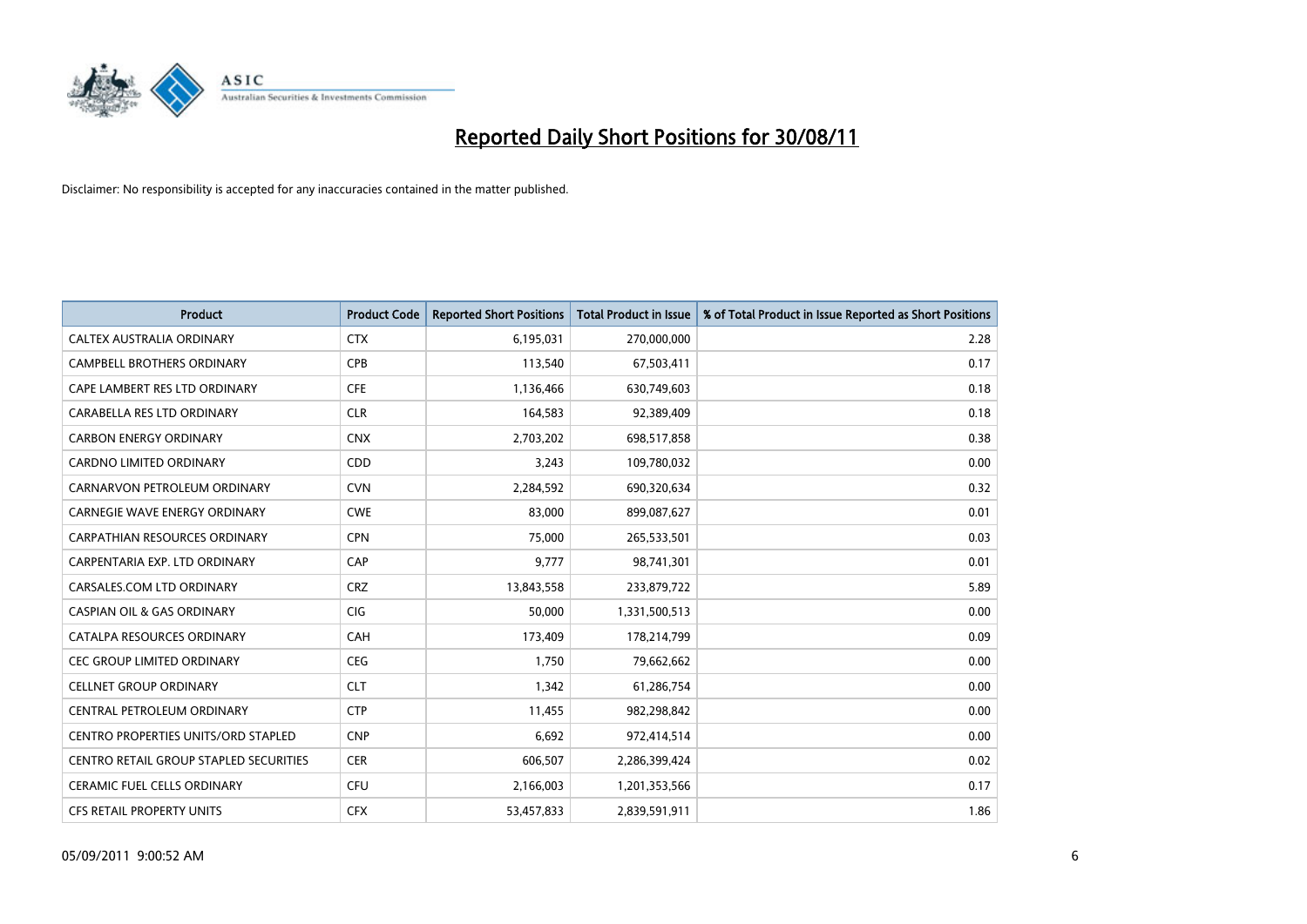

| <b>Product</b>                          | <b>Product Code</b> | <b>Reported Short Positions</b> | <b>Total Product in Issue</b> | % of Total Product in Issue Reported as Short Positions |
|-----------------------------------------|---------------------|---------------------------------|-------------------------------|---------------------------------------------------------|
| <b>CGA MINING LIMITED ORDINARY</b>      | <b>CGX</b>          | 137,700                         | 333,475,726                   | 0.04                                                    |
| <b>CHALICE GOLD MINES ORDINARY</b>      | <b>CHN</b>          | 200                             | 250,030,886                   | 0.00                                                    |
| CHALLENGER DIV.PRO. STAPLED UNITS       | <b>CDI</b>          | 150,439                         | 903,470,988                   | 0.01                                                    |
| CHALLENGER INFRAST. STAPLED UNITS       | <b>CIF</b>          | 23,999                          | 316,223,785                   | 0.01                                                    |
| <b>CHALLENGER LIMITED ORDINARY</b>      | <b>CGF</b>          | 5,308,965                       | 492,807,490                   | 1.06                                                    |
| CHANDLER MACLEOD LTD ORDINARY           | <b>CMG</b>          | 11,970                          | 466,466,720                   | 0.00                                                    |
| CHARTER HALL GROUP STAPLED US PROHIBIT. | <b>CHC</b>          | 1,068,618                       | 308,040,283                   | 0.34                                                    |
| <b>CHARTER HALL OFFICE UNIT</b>         | COO                 | 11,194,749                      | 493,319,730                   | 2.26                                                    |
| <b>CHARTER HALL RETAIL UNITS</b>        | <b>CQR</b>          | 162,730                         | 302,162,079                   | 0.04                                                    |
| CITIGOLD CORP LTD ORDINARY              | <b>CTO</b>          | 2,059,217                       | 1,105,078,301                 | 0.18                                                    |
| CLINUVEL PHARMACEUT. ORDINARY           | CUV                 | 4,127                           | 30,381,706                    | 0.01                                                    |
| <b>CLOUGH LIMITED ORDINARY</b>          | <b>CLO</b>          | 143,314                         | 769,801,269                   | 0.01                                                    |
| <b>CO2 GROUP LIMITED ORDINARY</b>       | COZ                 | 400.000                         | 280,309,888                   | 0.14                                                    |
| <b>COAL &amp; ALLIED ORDINARY</b>       | <b>CNA</b>          | 5,924                           | 86,584,735                    | 0.00                                                    |
| COAL OF AFRICA LTD ORDINARY             | <b>CZA</b>          | 490,272                         | 531,139,661                   | 0.09                                                    |
| <b>COALSPUR MINES LTD ORDINARY</b>      | <b>CPL</b>          | 691,815                         | 579,768,744                   | 0.11                                                    |
| <b>COBAR CONSOLIDATED ORDINARY</b>      | CCU                 | 40,120                          | 175,313,488                   | 0.02                                                    |
| COCA-COLA AMATIL ORDINARY               | <b>CCL</b>          | 7,156,221                       | 758,281,096                   | 0.91                                                    |
| <b>COCHLEAR LIMITED ORDINARY</b>        | <b>COH</b>          | 2,126,433                       | 56,784,446                    | 3.73                                                    |
| <b>COCKATOO COAL ORDINARY</b>           | <b>COK</b>          | 5,996,910                       | 1,016,196,908                 | 0.58                                                    |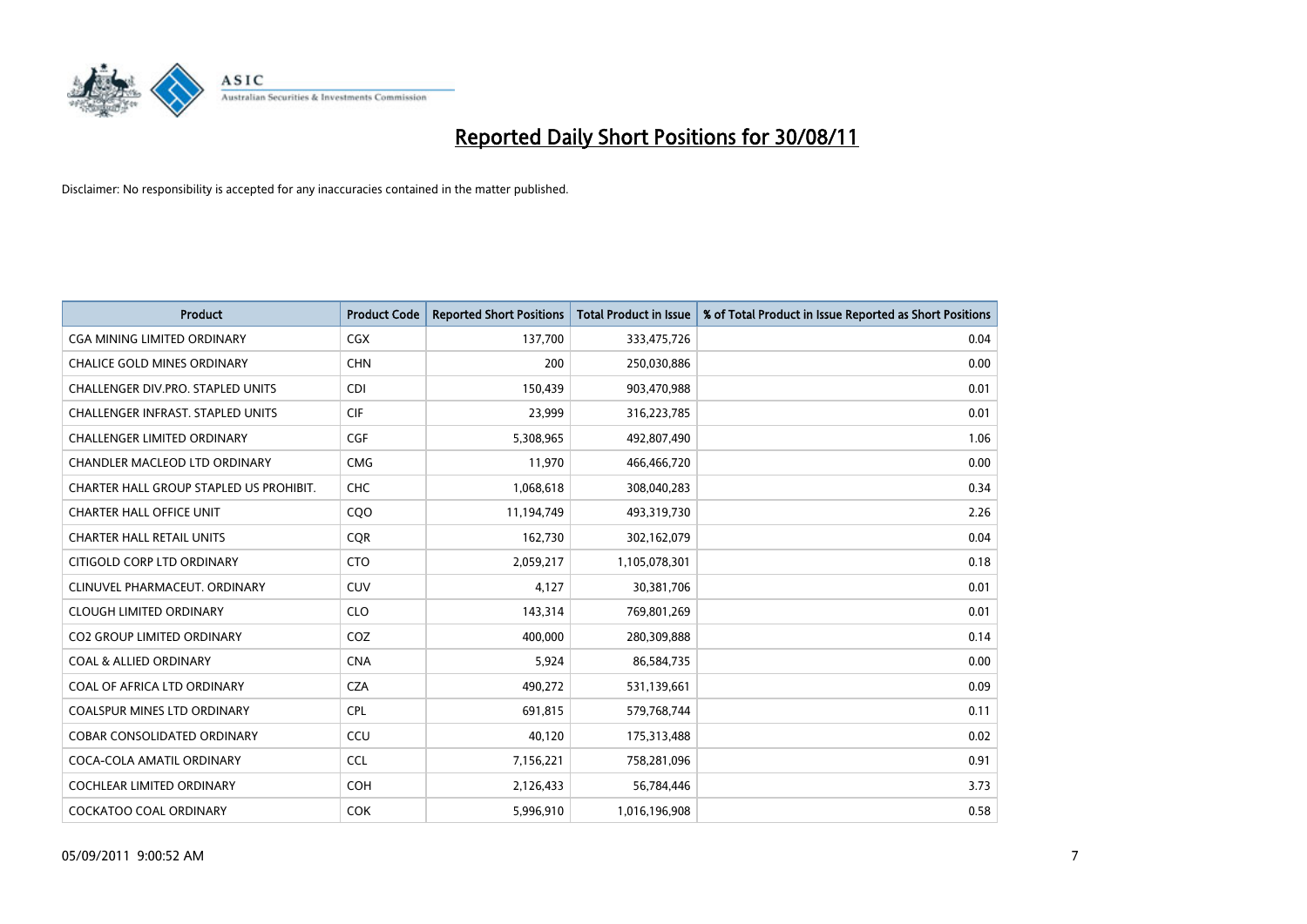

| Product                                  | <b>Product Code</b> | <b>Reported Short Positions</b> | <b>Total Product in Issue</b> | % of Total Product in Issue Reported as Short Positions |
|------------------------------------------|---------------------|---------------------------------|-------------------------------|---------------------------------------------------------|
| <b>COKAL LTD ORDINARY</b>                | <b>CKA</b>          | 671,172                         | 130,055,735                   | 0.51                                                    |
| COMMONWEALTH BANK, ORDINARY              | <b>CBA</b>          | 29,748,189                      | 1,558,687,244                 | 1.88                                                    |
| <b>COMMONWEALTH PROP ORDINARY UNITS</b>  | <b>CPA</b>          | 25,434,200                      | 2,449,599,711                 | 1.04                                                    |
| <b>COMPASS RESOURCES ORDINARY</b>        | <b>CMR</b>          | 160,952                         | 147,402,920                   | 0.11                                                    |
| <b>COMPUTERSHARE LTD ORDINARY</b>        | <b>CPU</b>          | 4,798,468                       | 555,664,059                   | 0.84                                                    |
| <b>CONNECTEAST GROUP STAPLED</b>         | <b>CEU</b>          | 16,336,158                      | 3,940,145,951                 | 0.42                                                    |
| CONQUEST MINING ORDINARY                 | CQT                 | 2,165,456                       | 583,241,478                   | 0.36                                                    |
| CONSOLIDATED MEDIA, ORDINARY             | <b>CMJ</b>          | 3,248,765                       | 561,834,996                   | 0.58                                                    |
| CONTANGO MICROCAP ORDINARY               | <b>CTN</b>          | 7,500                           | 146,423,793                   | 0.01                                                    |
| CONTINENTAL COAL LTD DEFERRED SETTLEMENT | <b>CCCDA</b>        | 1,000                           | 241,517,032                   | 0.00                                                    |
| <b>COOPER ENERGY LTD ORDINARY</b>        | <b>COE</b>          | 125,048                         | 292,576,001                   | 0.04                                                    |
| COPPER STRIKE LTD ORDINARY               | <b>CSE</b>          | 714                             | 129,455,571                   | 0.00                                                    |
| <b>CORDLIFE LIMITED ORDINARY</b>         | CBB                 |                                 | 150,887,354                   | 0.00                                                    |
| <b>CREDIT CORP GROUP ORDINARY</b>        | <b>CCP</b>          | 3,100                           | 45,210,752                    | 0.01                                                    |
| <b>CROMWELL PROP STAPLED SECURITIES</b>  | <b>CMW</b>          | 83,025                          | 966,845,859                   | 0.01                                                    |
| <b>CROWN LIMITED ORDINARY</b>            | <b>CWN</b>          | 1,032,381                       | 754,131,800                   | 0.13                                                    |
| <b>CSG LIMITED ORDINARY</b>              | <b>CSV</b>          | 866,111                         | 282,567,499                   | 0.31                                                    |
| <b>CSL LIMITED ORDINARY</b>              | <b>CSL</b>          | 7,442,239                       | 527,960,909                   | 1.40                                                    |
| <b>CSR LIMITED ORDINARY</b>              | <b>CSR</b>          | 12,166,623                      | 506,000,315                   | 2.39                                                    |
| <b>CUDECO LIMITED ORDINARY</b>           | CDU                 | 1,690,263                       | 138,649,865                   | 1.22                                                    |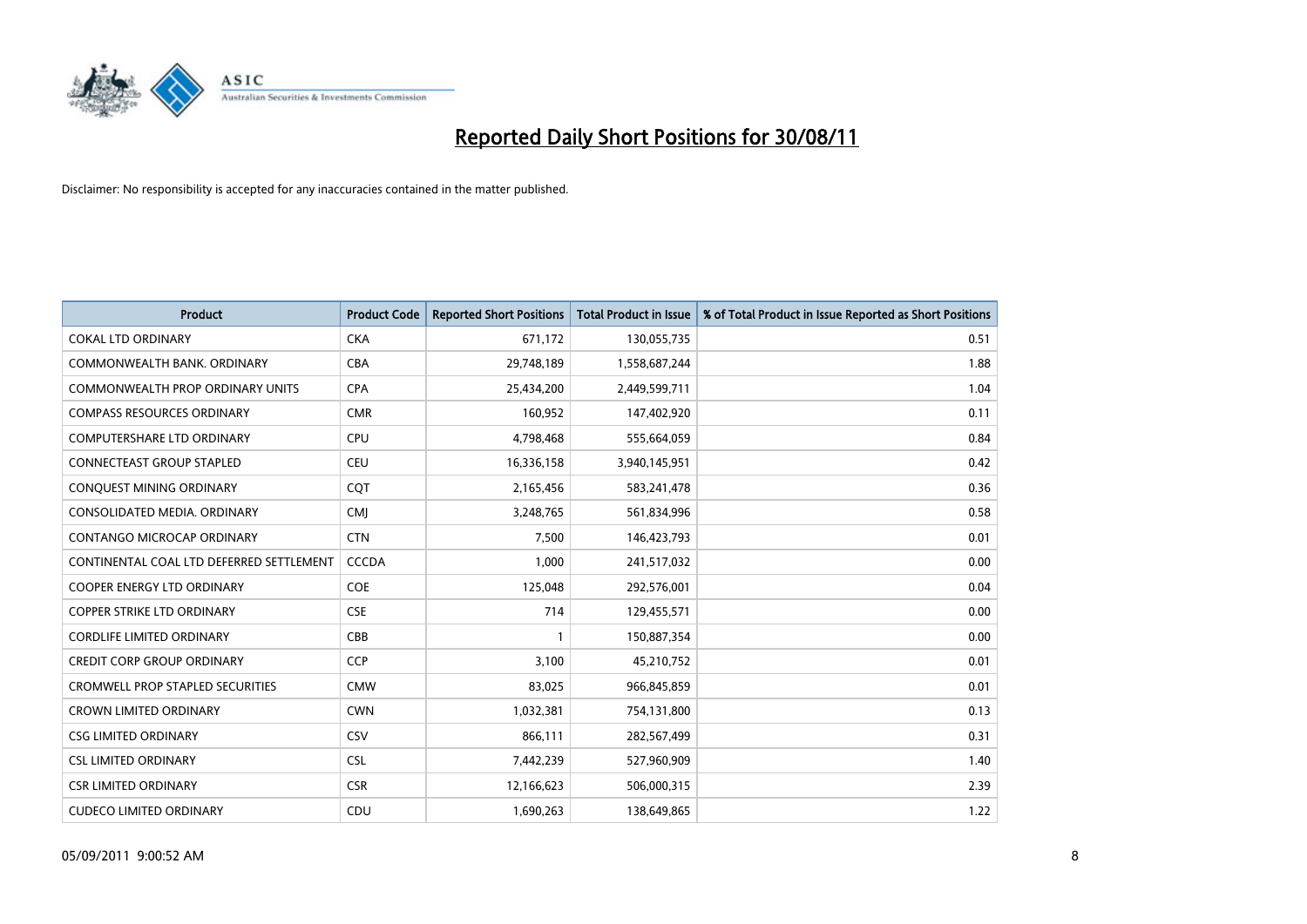

| <b>Product</b>                       | <b>Product Code</b> | <b>Reported Short Positions</b> | Total Product in Issue | % of Total Product in Issue Reported as Short Positions |
|--------------------------------------|---------------------|---------------------------------|------------------------|---------------------------------------------------------|
| <b>CUSTOMERS LIMITED ORDINARY</b>    | <b>CUS</b>          | 188,052                         | 134,869,357            | 0.13                                                    |
| DART ENERGY LTD ORDINARY             | <b>DTE</b>          | 5,443,333                       | 720,875,002            | 0.75                                                    |
| DAVID JONES LIMITED ORDINARY         | <b>DJS</b>          | 38,330,975                      | 520,751,395            | 7.34                                                    |
| <b>DECMIL GROUP LIMITED ORDINARY</b> | <b>DCG</b>          | 136,986                         | 124,269,568            | 0.11                                                    |
| DEEP YELLOW LIMITED ORDINARY         | <b>DYL</b>          | 62,285                          | 1,128,506,403          | 0.00                                                    |
| DEVINE LIMITED ORDINARY              | <b>DVN</b>          | 1,000                           | 634,918,223            | 0.00                                                    |
| DEXUS PROPERTY GROUP STAPLED UNITS   | <b>DXS</b>          | 11,204,396                      | 4,839,024,176          | 0.21                                                    |
| DISCOVERY METALS LTD ORDINARY        | <b>DML</b>          | 5,707,084                       | 437,114,481            | 1.29                                                    |
| DOMINO PIZZA ENTERPR ORDINARY        | <b>DMP</b>          | 327,248                         | 68,407,674             | 0.47                                                    |
| DOWNER EDI LIMITED ORDINARY          | <b>DOW</b>          | 6,023,316                       | 429,100,296            | 1.39                                                    |
| DRILLSEARCH ENERGY ORDINARY          | <b>DLS</b>          | 49,587                          | 305,176,742            | 0.02                                                    |
| DUET GROUP STAPLED US PROHIBIT.      | <b>DUE</b>          | 5,897,710                       | 1,025,999,012          | 0.57                                                    |
| DULUXGROUP LIMITED ORDINARY          | <b>DLX</b>          | 9,513,518                       | 367,456,259            | 2.55                                                    |
| <b>EASTERN STAR GAS ORDINARY</b>     | <b>ESG</b>          | 24,856,856                      | 992,317,041            | 2.49                                                    |
| ECHO ENTERTAINMENT ORDINARY          | EGP                 | 731,117                         | 688,019,737            | 0.10                                                    |
| <b>ELDERS LIMITED ORDINARY</b>       | <b>ELD</b>          | 18,002,321                      | 448,598,480            | 3.99                                                    |
| ELDORADO GOLD CORP CDI 1:1           | EAU                 | 17,338                          | 11,658,431             | 0.15                                                    |
| ELEMENTAL MINERALS ORDINARY          | <b>ELM</b>          | 152,991                         | 173,385,608            | 0.09                                                    |
| ELEMENTOS LIMITED ORDINARY           | <b>ELT</b>          | 8                               | 77,068,979             | 0.00                                                    |
| ELIXIR PETROLEUM LTD ORDINARY        | <b>EXR</b>          | 324,400                         | 188,988,472            | 0.17                                                    |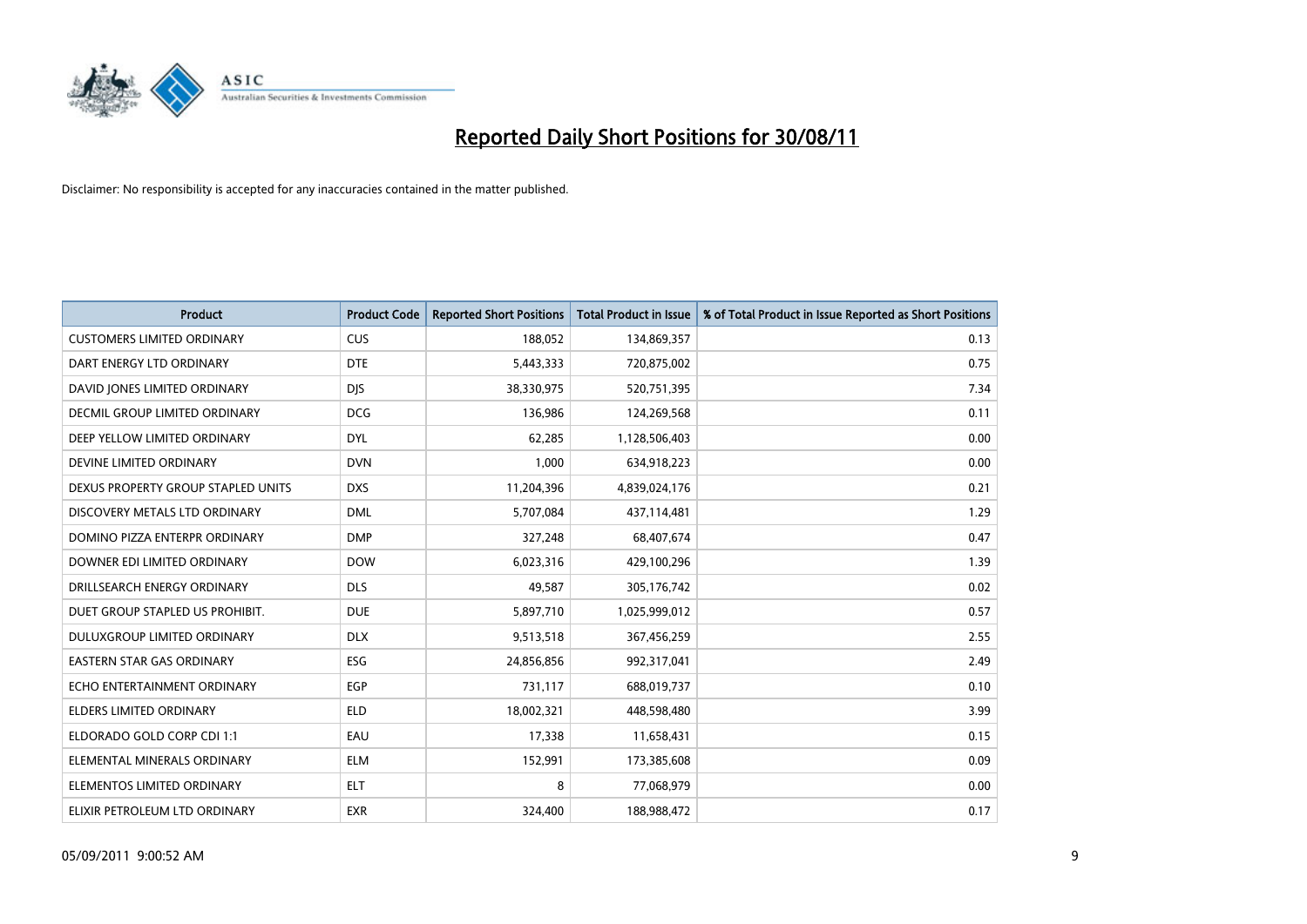

| Product                               | <b>Product Code</b> | <b>Reported Short Positions</b> | <b>Total Product in Issue</b> | % of Total Product in Issue Reported as Short Positions |
|---------------------------------------|---------------------|---------------------------------|-------------------------------|---------------------------------------------------------|
| <b>EMECO HOLDINGS ORDINARY</b>        | <b>EHL</b>          | 1,060,959                       | 631,237,586                   | 0.16                                                    |
| ENERGY RESOURCES ORDINARY 'A'         | <b>ERA</b>          | 4,397,453                       | 190,737,934                   | 2.32                                                    |
| <b>ENERGY WORLD CORPOR, ORDINARY</b>  | <b>EWC</b>          | 9,981,185                       | 1,734,166,672                 | 0.59                                                    |
| <b>ENTEK ENERGY LTD ORDINARY</b>      | <b>ETE</b>          | 489,903                         | 510,657,387                   | 0.10                                                    |
| <b>ENTELLECT LIMITED ORDINARY</b>     | <b>ESN</b>          | 464,050                         | 985,337,932                   | 0.05                                                    |
| <b>ENVESTRA LIMITED ORDINARY</b>      | <b>ENV</b>          | 2,207,516                       | 1,468,560,201                 | 0.14                                                    |
| EQUATORIAL RES LTD ORDINARY           | EQX                 | 11,020                          | 101,667,922                   | 0.01                                                    |
| EXTRACT RESOURCES ORDINARY            | <b>EXT</b>          | 578,451                         | 251,159,163                   | 0.22                                                    |
| FAIRFAX MEDIA LTD ORDINARY            | <b>FXI</b>          | 302,970,161                     | 2,351,955,725                 | 12.88                                                   |
| <b>FANTASTIC HOLDINGS ORDINARY</b>    | <b>FAN</b>          | 891                             | 102,739,538                   | 0.00                                                    |
| FAR LTD ORDINARY                      | <b>FAR</b>          | 21,000,000                      | 1,245,401,164                 | 1.69                                                    |
| FERRAUS LIMITED ORDINARY              | <b>FRS</b>          | 70,370                          | 249,598,565                   | 0.03                                                    |
| FISHER & PAYKEL APP. ORDINARY         | <b>FPA</b>          | 18,298                          | 724,235,162                   | 0.00                                                    |
| FKP PROPERTY GROUP STAPLED SECURITIES | <b>FKP</b>          | 28,663,521                      | 1,185,077,223                 | 2.39                                                    |
| FLEETWOOD CORP ORDINARY               | <b>FWD</b>          | 296,041                         | 58,071,672                    | 0.50                                                    |
| FLETCHER BUILDING ORDINARY            | <b>FBU</b>          | 3,346,452                       | 678,573,570                   | 0.49                                                    |
| FLEXIGROUP LIMITED ORDINARY           | <b>FXL</b>          | 29,637                          | 276,292,173                   | 0.01                                                    |
| FLIGHT CENTRE ORDINARY                | <b>FLT</b>          | 4,833,229                       | 99,959,845                    | 4.83                                                    |
| FLINDERS MINES LTD ORDINARY           | <b>FMS</b>          | 21,361,732                      | 1,820,839,571                 | 1.16                                                    |
| FORGE GROUP LIMITED ORDINARY          | FGE                 | 113,271                         | 82,924,014                    | 0.13                                                    |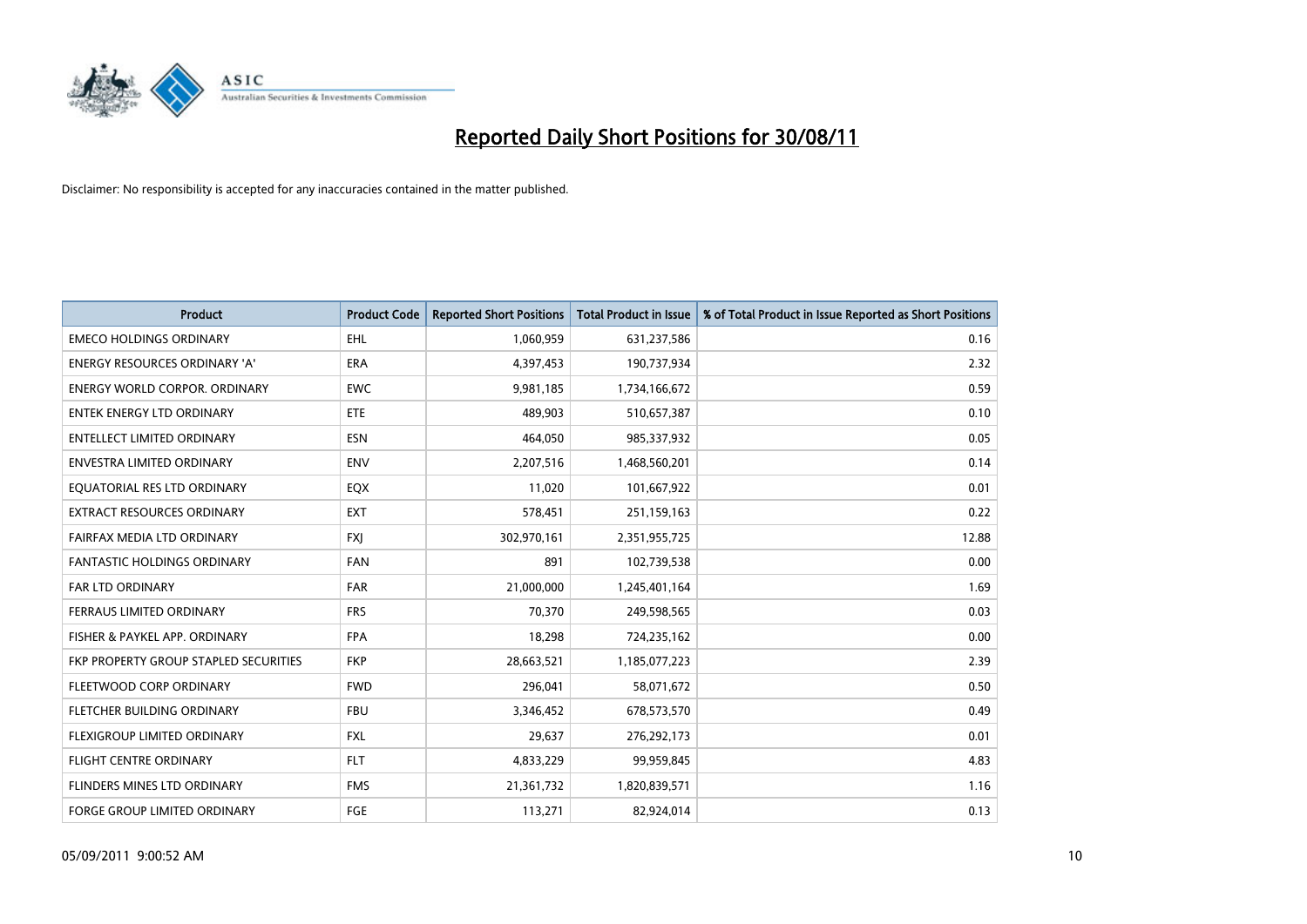

| Product                                   | <b>Product Code</b> | <b>Reported Short Positions</b> | <b>Total Product in Issue</b> | % of Total Product in Issue Reported as Short Positions |
|-------------------------------------------|---------------------|---------------------------------|-------------------------------|---------------------------------------------------------|
| FORTE ENERGY NL ORDINARY                  | <b>FTE</b>          | 2,658,986                       | 695,589,311                   | 0.38                                                    |
| FORTESCUE METALS GRP ORDINARY             | <b>FMG</b>          | 32,309,695                      | 3,113,348,659                 | 1.01                                                    |
| <b>FOSTER'S GROUP ORDINARY</b>            | FGL                 | 8,468,733                       | 1,940,894,542                 | 0.42                                                    |
| FTD CORPORATION ORDINARY                  | <b>FTD</b>          | 8,088                           | 36,474,593                    | 0.02                                                    |
| <b>FUNTASTIC LIMITED ORDINARY</b>         | <b>FUN</b>          | 322,528                         | 340,997,682                   | 0.09                                                    |
| <b>G.U.D. HOLDINGS ORDINARY</b>           | GUD                 | 265,089                         | 69,089,611                    | 0.38                                                    |
| <b>GALAXY RESOURCES ORDINARY</b>          | GXY                 | 2,296,393                       | 323,327,000                   | 0.71                                                    |
| <b>GENETIC TECHNOLOGIES ORDINARY</b>      | <b>GTG</b>          | 12,989                          | 464,605,152                   | 0.00                                                    |
| <b>GEODYNAMICS LIMITED ORDINARY</b>       | GDY                 | 101,106                         | 337,084,174                   | 0.03                                                    |
| <b>GINDALBIE METALS LTD ORDINARY</b>      | <b>GBG</b>          | 25,234,057                      | 1,135,565,349                 | 2.22                                                    |
| <b>GLOBAL MINING ORDINARY</b>             | GMI                 | 8,951                           | 191,820,968                   | 0.00                                                    |
| <b>GLOUCESTER COAL ORDINARY</b>           | GCL                 | 870,284                         | 202,905,967                   | 0.43                                                    |
| <b>GME RESOURCES LTD ORDINARY</b>         | <b>GME</b>          | 800                             | 322,635,902                   | 0.00                                                    |
| <b>GOLD ROAD RES LTD ORDINARY</b>         | GOR                 | 38,441                          | 317,087,535                   | 0.01                                                    |
| <b>GOLDEN WEST RESOURCE ORDINARY</b>      | <b>GWR</b>          | 1,617                           | 192,082,567                   | 0.00                                                    |
| <b>GOODMAN FIELDER, ORDINARY</b>          | GFF                 | 22,044,966                      | 1,380,386,438                 | 1.59                                                    |
| <b>GOODMAN GROUP STAPLED US PROHIBIT.</b> | <b>GMG</b>          | 21,908,943                      | 7,394,607,411                 | 0.29                                                    |
| <b>GPT GROUP STAPLED SEC.</b>             | <b>GPT</b>          | 16,477,661                      | 1,849,089,943                 | 0.89                                                    |
| <b>GRAINCORP LIMITED A CLASS ORDINARY</b> | <b>GNC</b>          | 1,180,548                       | 198,318,900                   | 0.57                                                    |
| <b>GRANGE RESOURCES. ORDINARY</b>         | GRR                 | 62,142                          | 1,153,181,487                 | 0.00                                                    |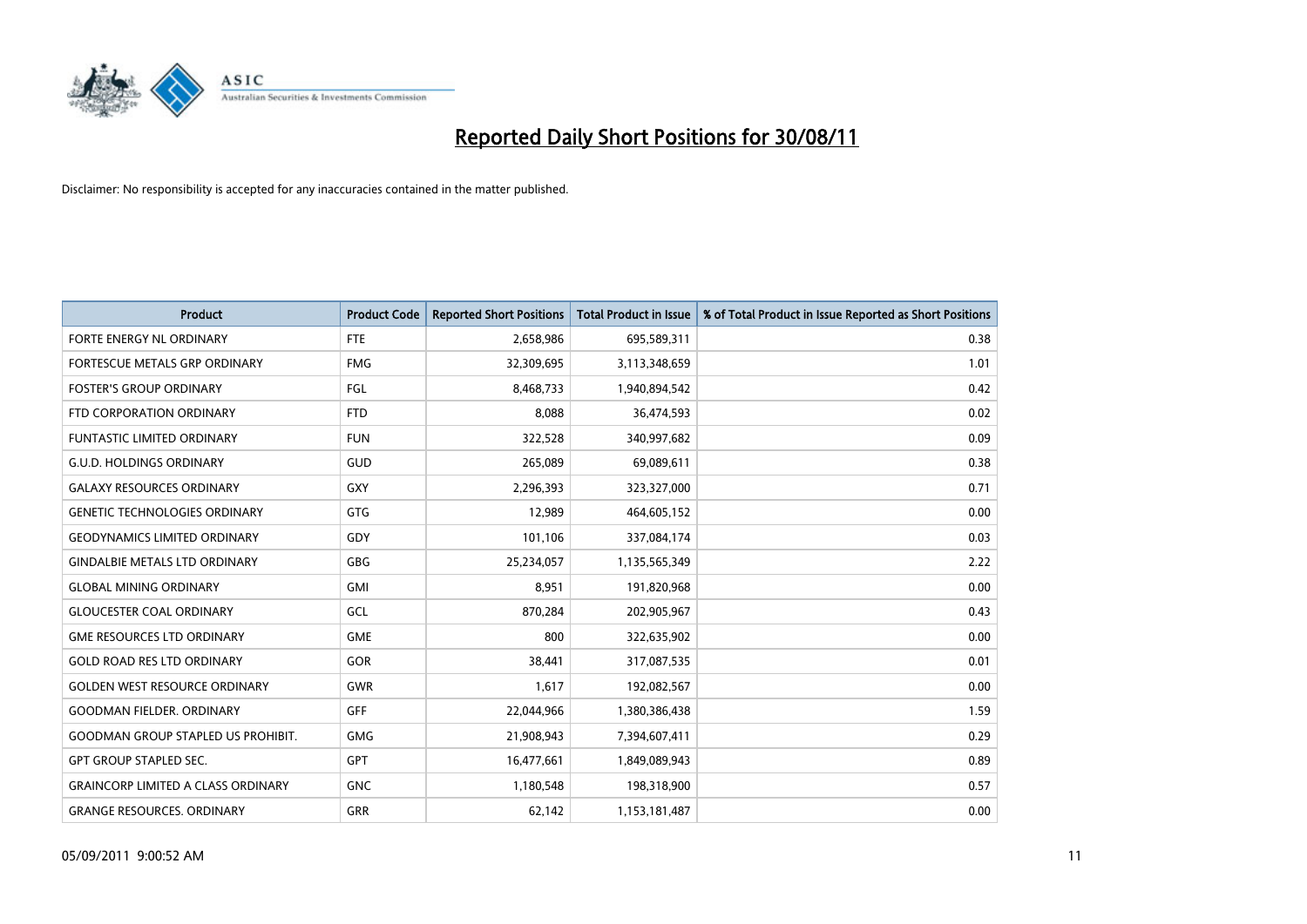

| <b>Product</b>                        | <b>Product Code</b> | <b>Reported Short Positions</b> | <b>Total Product in Issue</b> | % of Total Product in Issue Reported as Short Positions |
|---------------------------------------|---------------------|---------------------------------|-------------------------------|---------------------------------------------------------|
| <b>GREENCAP LIMITED ORDINARY</b>      | GCG                 |                                 | 262,515,385                   | 0.00                                                    |
| <b>GREENLAND MIN EN LTD ORDINARY</b>  | GGG                 | 2,475,081                       | 410,407,582                   | 0.59                                                    |
| <b>GRYPHON MINERALS LTD ORDINARY</b>  | GRY                 | 1,856,178                       | 299,922,058                   | 0.60                                                    |
| <b>GUILDFORD COAL LTD ORDINARY</b>    | <b>GUF</b>          | 1,973,988                       | 217,469,617                   | 0.91                                                    |
| <b>GUINNESS PEAT GROUP. CDI 1:1</b>   | <b>GPG</b>          | 54                              | 266,222,148                   | 0.00                                                    |
| <b>GUNNS LIMITED ORDINARY</b>         | <b>GNS</b>          | 43,859,313                      | 848,401,559                   | 5.16                                                    |
| <b>GWA GROUP LTD ORDINARY</b>         | GWA                 | 5,753,549                       | 301,525,014                   | 1.89                                                    |
| HARVEY NORMAN ORDINARY                | <b>HVN</b>          | 50,418,868                      | 1,062,316,784                 | 4.75                                                    |
| HASTIE GROUP LIMITED ORDINARY         | <b>HST</b>          | 2,386,385                       | 1,367,511,426                 | 0.17                                                    |
| HASTINGS DIVERSIFIED STAPLED SECURITY | <b>HDF</b>          | 2,958,319                       | 530,001,072                   | 0.55                                                    |
| <b>HEARTWARE INT INC CDI 35:1</b>     | <b>HIN</b>          | 272,008                         | 48,598,550                    | 0.56                                                    |
| <b>HENDERSON GROUP CDI 1:1</b>        | <b>HGG</b>          | 7,394,765                       | 628,839,582                   | 1.19                                                    |
| HFA HOLDINGS LIMITED ORDINARY         | <b>HFA</b>          | 447,023                         | 117,332,831                   | 0.37                                                    |
| <b>HIGHLANDS PACIFIC ORDINARY</b>     | <b>HIG</b>          | 2,519,533                       | 686,082,148                   | 0.37                                                    |
| HILLGROVE RES LTD ORDINARY            | <b>HGO</b>          | 1,128,777                       | 793,698,575                   | 0.14                                                    |
| HILLS HOLDINGS LTD ORDINARY           | <b>HIL</b>          | 4,530,268                       | 249,139,016                   | 1.83                                                    |
| HORIZON OIL LIMITED ORDINARY          | <b>HZN</b>          | 10,025,101                      | 1,130,811,515                 | 0.89                                                    |
| HUNNU COAL LIMITED ORDINARY           | <b>HUN</b>          | 82,275                          | 216,565,002                   | 0.04                                                    |
| <b>ICON ENERGY LIMITED ORDINARY</b>   | <b>ICN</b>          | 67,000                          | 469,301,394                   | 0.01                                                    |
| <b>IINET LIMITED ORDINARY</b>         | <b>IIN</b>          | 1,232,313                       | 152,169,119                   | 0.81                                                    |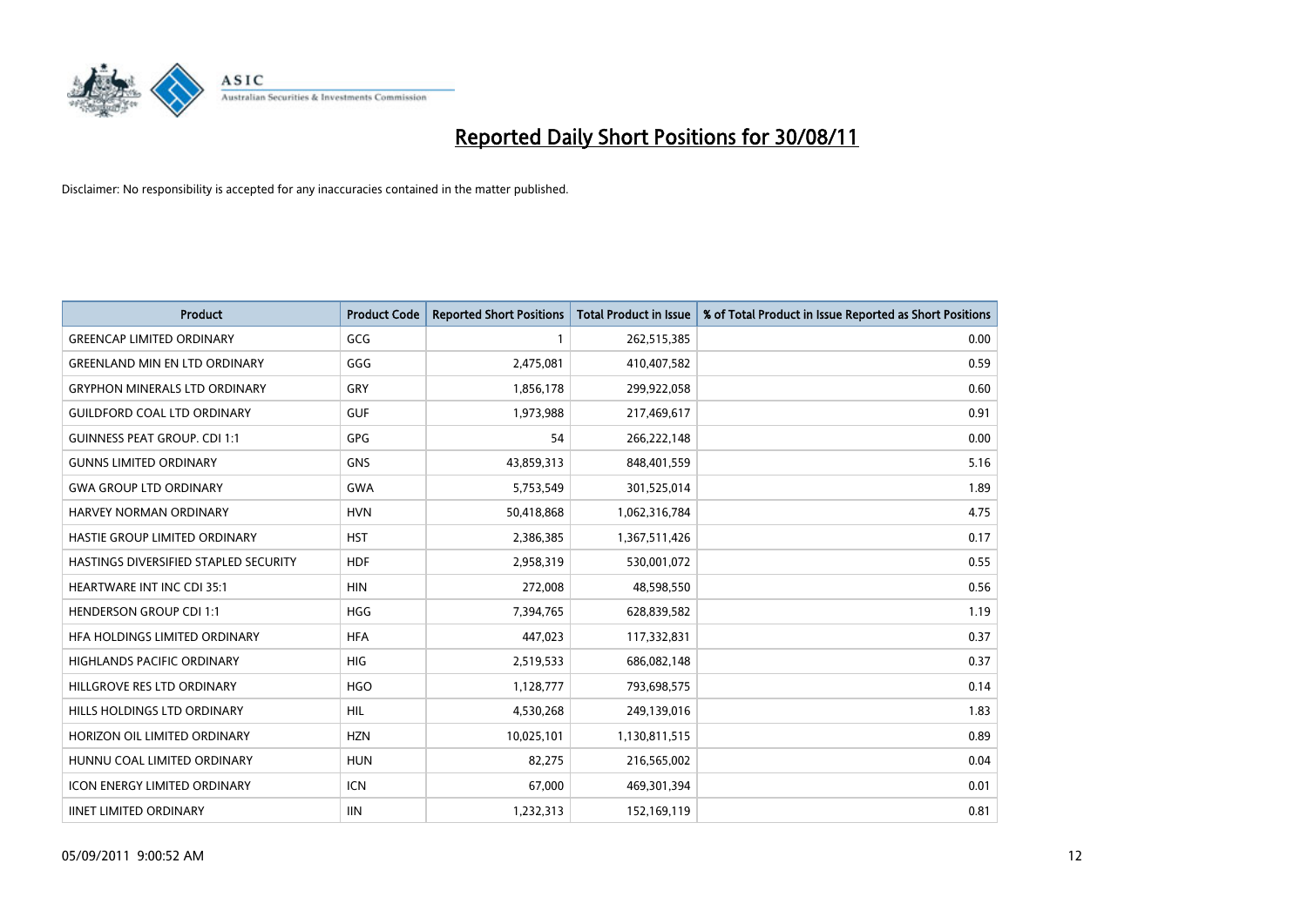

| <b>Product</b>                                | <b>Product Code</b> | <b>Reported Short Positions</b> | <b>Total Product in Issue</b> | % of Total Product in Issue Reported as Short Positions |
|-----------------------------------------------|---------------------|---------------------------------|-------------------------------|---------------------------------------------------------|
| <b>ILUKA RESOURCES ORDINARY</b>               | ILU                 | 2,945,137                       | 418,700,517                   | 0.70                                                    |
| <b>IMDEX LIMITED ORDINARY</b>                 | <b>IMD</b>          | 41,082                          | 203,405,935                   | 0.02                                                    |
| IMF (AUSTRALIA) LTD ORDINARY                  | <b>IMF</b>          | 329,821                         | 123,828,193                   | 0.26                                                    |
| IMX RESOURCES LTD ORDINARY                    | <b>IXR</b>          | 20,000                          | 262,612,803                   | 0.01                                                    |
| <b>INCITEC PIVOT ORDINARY</b>                 | <b>IPL</b>          | 959,733                         | 1,628,730,107                 | 0.04                                                    |
| <b>INDEPENDENCE GROUP ORDINARY</b>            | <b>IGO</b>          | 1,486,446                       | 202,907,135                   | 0.72                                                    |
| INDOPHIL RESOURCES ORDINARY                   | <b>IRN</b>          | 1,160,493                       | 995,437,860                   | 0.13                                                    |
| <b>INDUSTREA LIMITED ORDINARY</b>             | IDL                 | 1,570,003                       | 364,733,566                   | 0.42                                                    |
| INFIGEN ENERGY STAPLED SECURITIES             | <b>IFN</b>          | 14,415,657                      | 762,265,972                   | 1.88                                                    |
| ING RE COM GROUP STAPLED SECURITIES           | ILF                 | 9,075                           | 441,029,194                   | 0.00                                                    |
| <b>INSURANCE AUSTRALIA ORDINARY</b>           | IAG                 | 9,582,350                       | 2,079,034,021                 | 0.45                                                    |
| INT GOLDFIELDS LTD ORDINARY                   | <b>IGS</b>          | 9,542,682                       | 571,520,386                   | 1.67                                                    |
| <b>INTEGRA MINING LTD, ORDINARY</b>           | <b>IGR</b>          | 7,868,318                       | 843,493,881                   | 0.92                                                    |
| <b>INTREPID MINES ORDINARY</b>                | <b>IAU</b>          | 2,656,018                       | 522,312,291                   | 0.49                                                    |
| <b>INVESTA OFFICE FUND STAPLED SECURITIES</b> | <b>IOF</b>          | 8,739,760                       | 2,729,071,212                 | 0.32                                                    |
| <b>INVOCARE LIMITED ORDINARY</b>              | <b>IVC</b>          | 1,055,127                       | 107,912,897                   | 0.97                                                    |
| ION LIMITED ORDINARY                          | <b>ION</b>          | 164,453                         | 256,365,105                   | 0.06                                                    |
| <b>IOOF HOLDINGS LTD ORDINARY</b>             | <b>IFL</b>          | 999,102                         | 229,794,395                   | 0.41                                                    |
| IRESS MARKET TECH. ORDINARY                   | <b>IRE</b>          | 1,847,854                       | 126,920,010                   | 1.44                                                    |
| <b>IRON ORE HOLDINGS ORDINARY</b>             | <b>IOH</b>          | 46,133                          | 166,087,005                   | 0.03                                                    |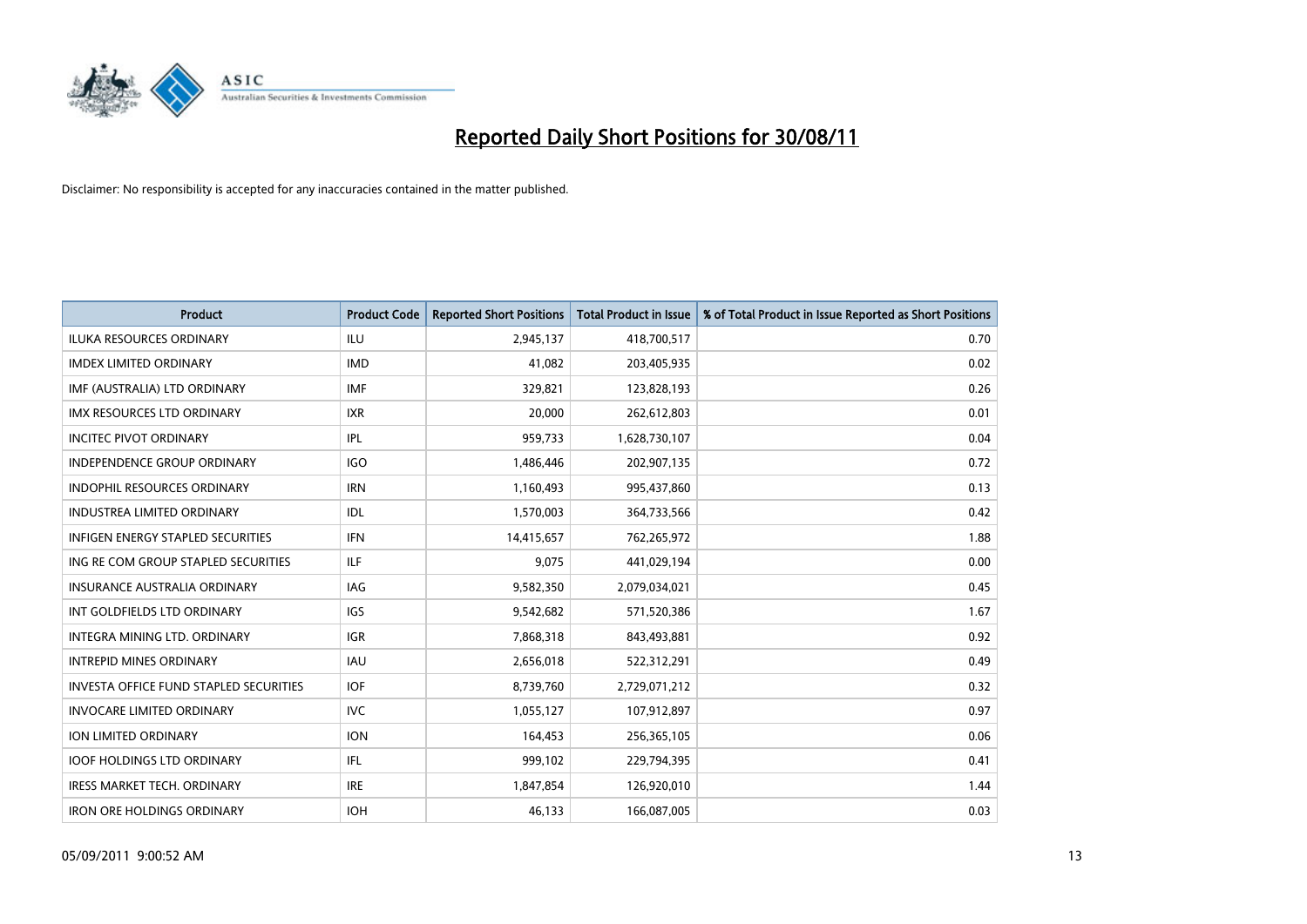

| <b>Product</b>                                  | <b>Product Code</b> | <b>Reported Short Positions</b> | Total Product in Issue | % of Total Product in Issue Reported as Short Positions |
|-------------------------------------------------|---------------------|---------------------------------|------------------------|---------------------------------------------------------|
| ISHARES MSCI AUS 200 ISHARES MSCI AUS 200       | <b>IOZ</b>          | 71,296                          | 2,400,836              | 2.97                                                    |
| ISHARES MSCI EM MKTS CDI 1:1                    | IEM                 | 18,083                          | 425,700,000            | 0.00                                                    |
| ISHARES S&P 500 CDI 1:1                         | <b>IVV</b>          | 14,705                          | 116,350,000            | 0.01                                                    |
| ISHARES S&P EU 350 CDI 1:1                      | <b>IEU</b>          | 6,869                           | 50,800,000             | 0.01                                                    |
| ISHARES S&P HIGH DIV ISHARES S&P HIGH DIV       | <b>IHD</b>          | 44,907                          | 2,300,931              | 1.95                                                    |
| ISHARES SMALL ORDS ISHARES SMALL ORDS           | <b>ISO</b>          | 281,386                         | 3,901,916              | 7.21                                                    |
| <b>IVANHOE AUSTRALIA ORDINARY</b>               | <b>IVA</b>          | 148,645                         | 418,729,553            | 0.03                                                    |
| <b>JAMES HARDIE INDUST CHESS DEPOSITARY INT</b> | <b>IHX</b>          | 24,339,922                      | 437,311,611            | 5.56                                                    |
| <b>JAMESON RESOURCES ORDINARY</b>               | <b>JAL</b>          | 1,600,000                       | 95,828,865             | 1.67                                                    |
| <b>IB HI-FI LIMITED ORDINARY</b>                | <b>IBH</b>          | 17,759,183                      | 98,617,428             | 17.99                                                   |
| KAGARA LTD ORDINARY                             | KZL                 | 12,033,538                      | 718,068,836            | 1.66                                                    |
| KAROON GAS AUSTRALIA ORDINARY                   | <b>KAR</b>          | 1,950,516                       | 221,420,769            | 0.87                                                    |
| KASBAH RESOURCES ORDINARY                       | <b>KAS</b>          | 2,500                           | 364,262,596            | 0.00                                                    |
| KATHMANDU HOLD LTD ORDINARY                     | <b>KMD</b>          | 357,431                         | 200,000,000            | 0.17                                                    |
| KEYBRIDGE CAPITAL ORDINARY                      | <b>KBC</b>          | 5,999                           | 172,070,564            | 0.00                                                    |
| KIMBERLEY METALS LTD ORDINARY                   | <b>KBL</b>          | 1,820                           | 164,752,978            | 0.00                                                    |
| KINGSGATE CONSOLID. ORDINARY                    | <b>KCN</b>          | 2,758,324                       | 135,346,490            | 2.03                                                    |
| KINGSROSE MINING LTD ORDINARY                   | <b>KRM</b>          | 545,538                         | 266,873,726            | 0.19                                                    |
| LEIGHTON HOLDINGS ORDINARY                      | LEI                 | 8,105,554                       | 336,515,596            | 2.42                                                    |
| LEND LEASE GROUP UNIT/ORD STAPLED               | <b>LLC</b>          | 2,062,825                       | 570,915,669            | 0.36                                                    |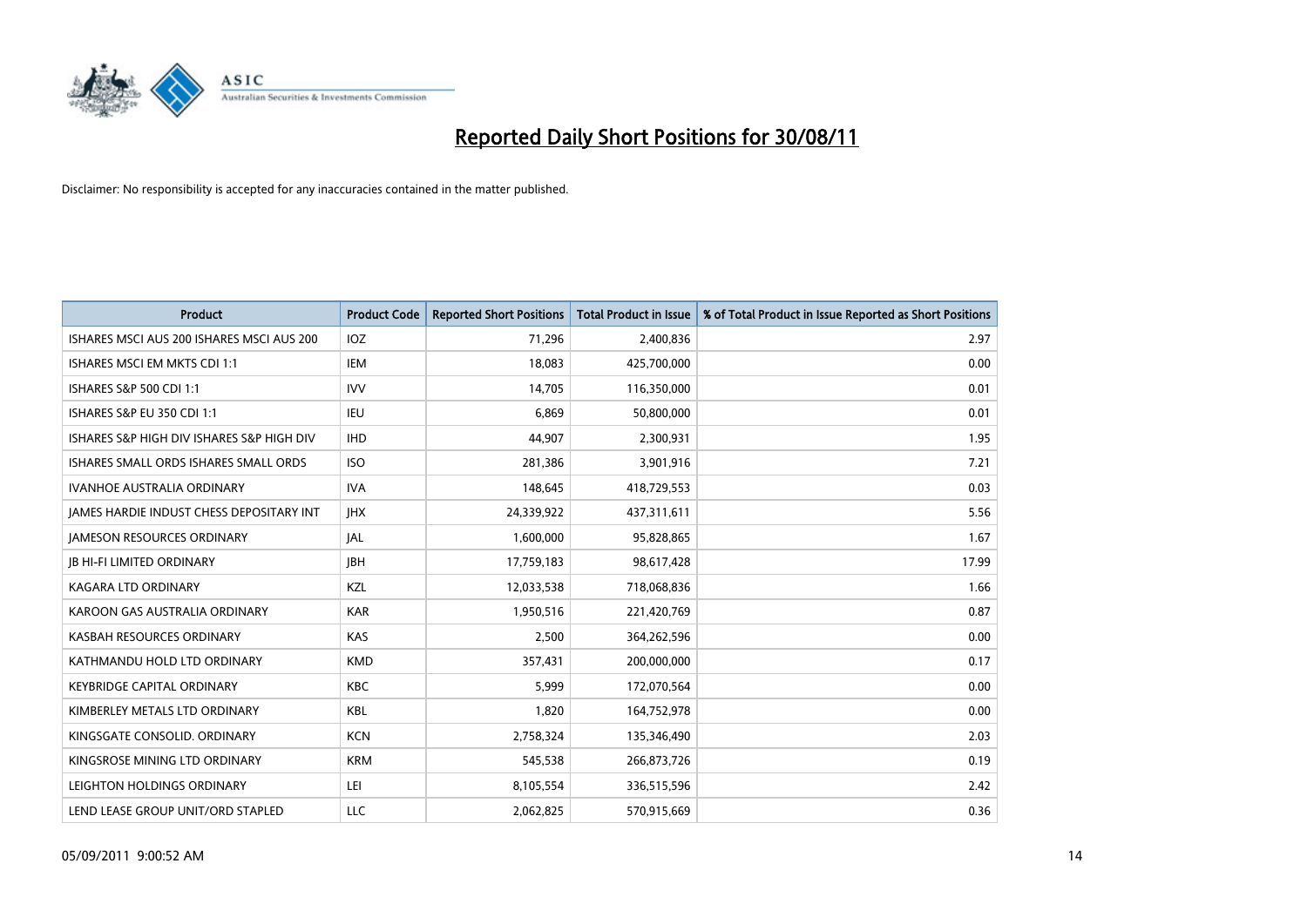

| <b>Product</b>                        | <b>Product Code</b> | <b>Reported Short Positions</b> | <b>Total Product in Issue</b> | % of Total Product in Issue Reported as Short Positions |
|---------------------------------------|---------------------|---------------------------------|-------------------------------|---------------------------------------------------------|
| LINC ENERGY LTD ORDINARY              | <b>LNC</b>          | 6,524,948                       | 503,418,900                   | 1.29                                                    |
| LIQUEFIED NATURAL ORDINARY            | LNG                 | 370,140                         | 267,699,015                   | 0.14                                                    |
| LYNAS CORPORATION ORDINARY            | <b>LYC</b>          | 41,407,314                      | 1,713,846,913                 | 2.41                                                    |
| MACARTHUR COAL ORDINARY               | <b>MCC</b>          | 423,157                         | 302,092,343                   | 0.13                                                    |
| <b>MACMAHON HOLDINGS ORDINARY</b>     | MAH                 | 5,065,783                       | 738,631,705                   | 0.69                                                    |
| MACQ ATLAS ROADS GRP ORDINARY STAPLED | <b>MOA</b>          | 7,206,948                       | 452,345,907                   | 1.58                                                    |
| MACQUARIE GROUP LTD ORDINARY          | <b>MQG</b>          | 3,515,475                       | 348,285,032                   | 1.00                                                    |
| MAP GROUP STAPLED US PROHIBIT.        | <b>MAP</b>          | 3,545,917                       | 1,861,210,782                 | 0.19                                                    |
| <b>MATRIX C &amp; E LTD ORDINARY</b>  | <b>MCE</b>          | 319,186                         | 77,081,507                    | 0.41                                                    |
| MCMILLAN SHAKESPEARE ORDINARY         | <b>MMS</b>          | 2,888                           | 68,110,310                    | 0.00                                                    |
| <b>MCPHERSON'S LTD ORDINARY</b>       | <b>MCP</b>          | 278,323                         | 72,401,758                    | 0.38                                                    |
| MEDUSA MINING LTD ORDINARY            | <b>MML</b>          | 930,819                         | 188,233,911                   | 0.50                                                    |
| MELBOURNE IT LIMITED ORDINARY         | <b>MLB</b>          | 168,914                         | 80,662,621                    | 0.21                                                    |
| MEO AUSTRALIA LTD ORDINARY            | <b>MEO</b>          | 723,756                         | 539,913,260                   | 0.13                                                    |
| <b>MERMAID MARINE ORDINARY</b>        | <b>MRM</b>          | 1,582,630                       | 215,477,852                   | 0.73                                                    |
| MESOBLAST LIMITED ORDINARY            | <b>MSB</b>          | 3,761,506                       | 280,425,258                   | 1.34                                                    |
| METALS X LIMITED ORDINARY             | <b>MLX</b>          | 326,940                         | 1,358,424,065                 | 0.03                                                    |
| METCASH LIMITED ORDINARY              | <b>MTS</b>          | 26,043,115                      | 769,165,596                   | 3.36                                                    |
| METGASCO LIMITED ORDINARY             | <b>MEL</b>          | 235,435                         | 334,821,745                   | 0.07                                                    |
| METMINCO LIMITED ORDINARY             | <b>MNC</b>          | 2,200,054                       | 1,462,616,146                 | 0.15                                                    |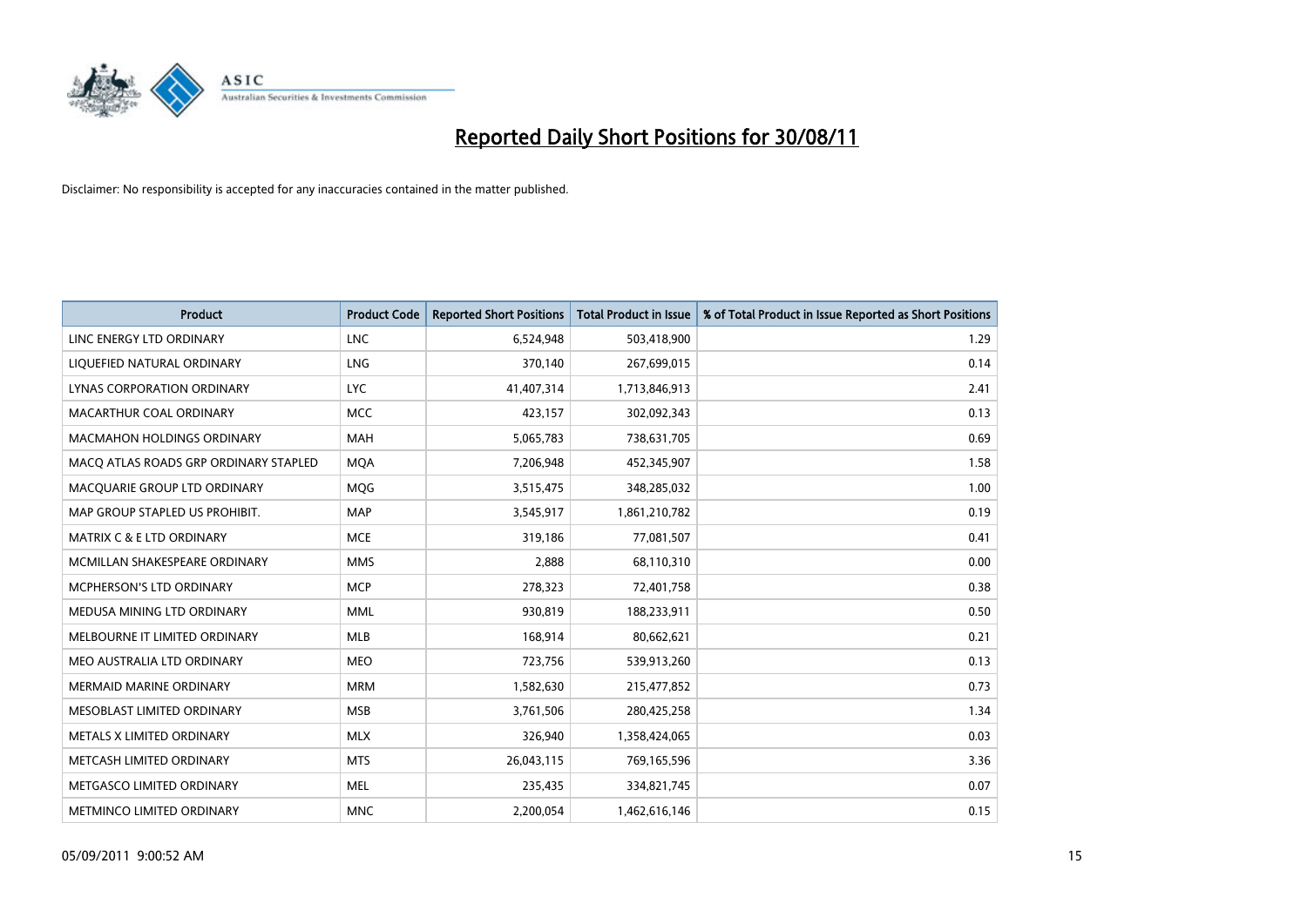

| <b>Product</b>                     | <b>Product Code</b> | <b>Reported Short Positions</b> | <b>Total Product in Issue</b> | % of Total Product in Issue Reported as Short Positions |
|------------------------------------|---------------------|---------------------------------|-------------------------------|---------------------------------------------------------|
| METROCOAL LIMITED ORDINARY         | <b>MTE</b>          | 600,000                         | 98,773,663                    | 0.61                                                    |
| MHM METALS LIMITED ORDINARY        | <b>MHM</b>          | 131,138                         | 102,252,570                   | 0.13                                                    |
| MICLYN EXP OFFSHR ORDINARY         | <b>MIO</b>          | 1,036,835                       | 274,618,684                   | 0.37                                                    |
| MINARA RESOURCES ORDINARY          | <b>MRE</b>          | 10,881,170                      | 1,169,424,487                 | 0.93                                                    |
| MINCOR RESOURCES NL ORDINARY       | <b>MCR</b>          | 1,766,186                       | 198,360,804                   | 0.87                                                    |
| MINEMAKERS LIMITED ORDINARY        | <b>MAK</b>          | 44,227                          | 227,003,950                   | 0.02                                                    |
| MINERAL DEPOSITS ORDINARY          | <b>MDL</b>          | 251,214                         | 83,538,786                    | 0.29                                                    |
| MINERAL RESOURCES, ORDINARY        | <b>MIN</b>          | 825,785                         | 183,778,017                   | 0.45                                                    |
| MIRABELA NICKEL LTD ORDINARY       | <b>MBN</b>          | 12,421,999                      | 491,781,237                   | 2.53                                                    |
| MIRVAC GROUP STAPLED SECURITIES    | <b>MGR</b>          | 26,595,380                      | 3,416,924,188                 | 0.76                                                    |
| MOLOPO ENERGY LTD ORDINARY         | <b>MPO</b>          | 1,534,974                       | 245,579,810                   | 0.62                                                    |
| <b>MONADELPHOUS GROUP ORDINARY</b> | <b>MND</b>          | 533,549                         | 87,576,827                    | 0.59                                                    |
| <b>MOUNT GIBSON IRON ORDINARY</b>  | <b>MGX</b>          | 9,978,822                       | 1,082,570,693                 | 0.92                                                    |
| MULTIPLEX SITES SITES              | <b>MXUPA</b>        | 23                              | 4,500,000                     | 0.00                                                    |
| MURCHISON METALS LTD ORDINARY      | <b>MMX</b>          | 9,772,916                       | 437,354,555                   | 2.22                                                    |
| <b>MYER HOLDINGS LTD ORDINARY</b>  | <b>MYR</b>          | 46,254,536                      | 583,147,884                   | 7.92                                                    |
| <b>MYSTATE LIMITED ORDINARY</b>    | <b>MYS</b>          | 1,400                           | 67,439,158                    | 0.00                                                    |
| NATIONAL AUST. BANK ORDINARY       | <b>NAB</b>          | 17,029,522                      | 2,201,147,145                 | 0.76                                                    |
| NATURAL FUEL LIMITED ORDINARY      | <b>NFL</b>          |                                 | 1,121,912                     | 0.00                                                    |
| NAVIGATOR RESOURCES ORDINARY       | <b>NAV</b>          | 500                             | 2,096,058,840                 | 0.00                                                    |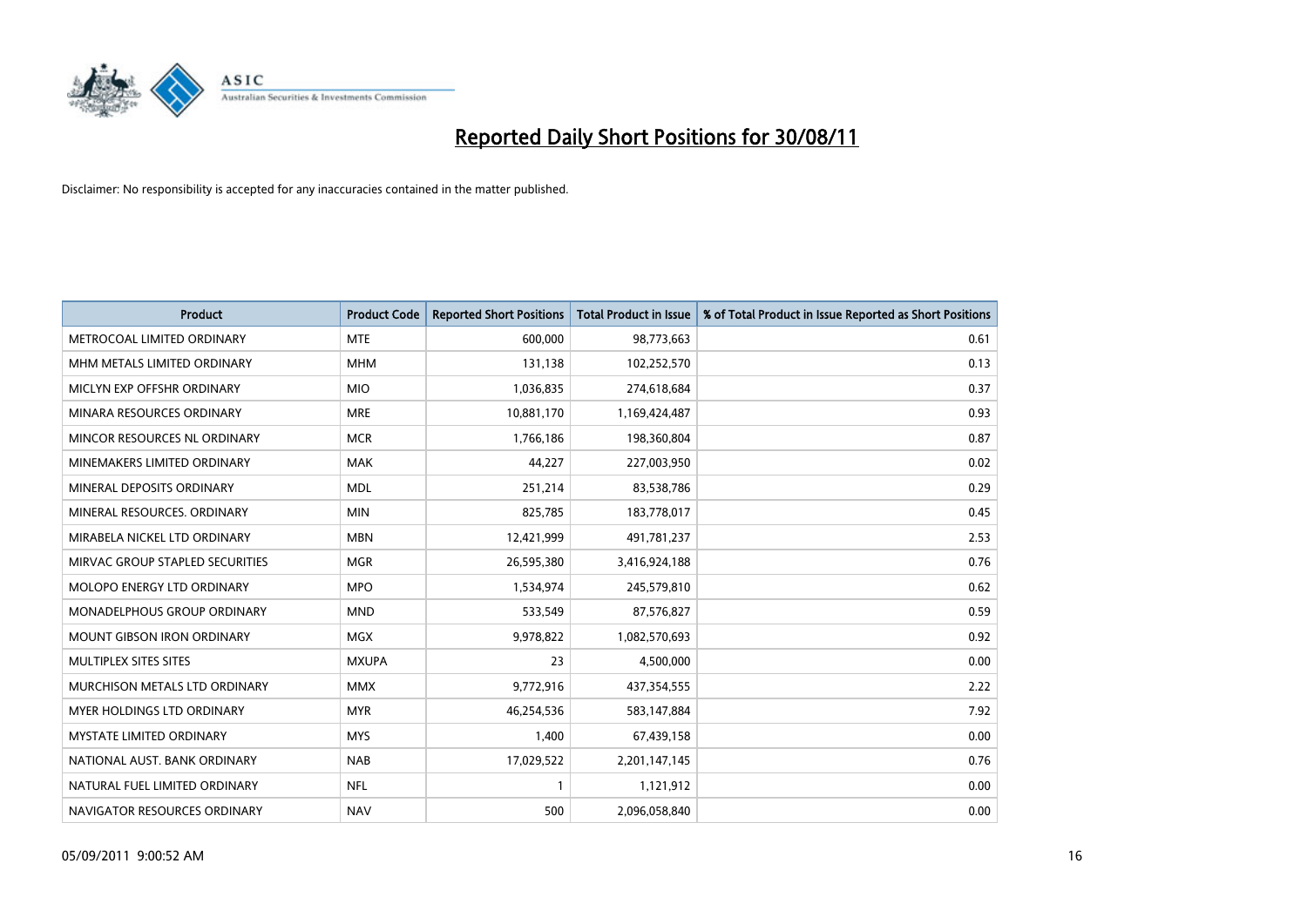

| <b>Product</b>                        | <b>Product Code</b> | <b>Reported Short Positions</b> | Total Product in Issue | % of Total Product in Issue Reported as Short Positions |
|---------------------------------------|---------------------|---------------------------------|------------------------|---------------------------------------------------------|
| NAVITAS LIMITED ORDINARY              | <b>NVT</b>          | 2,847,834                       | 375,230,115            | 0.73                                                    |
| NEPTUNE MARINE ORDINARY               | <b>NMS</b>          | 182,253                         | 1,748,545,632          | 0.01                                                    |
| NEW HOPE CORPORATION ORDINARY         | <b>NHC</b>          | 213,384                         | 830,230,549            | 0.02                                                    |
| NEWCREST MINING ORDINARY              | <b>NCM</b>          | 3,130,304                       | 765,000,000            | 0.37                                                    |
| NEWS CORP A NON-VOTING CDI            | <b>NWSLV</b>        | 4,660,268                       | 1,834,034,532          | 0.26                                                    |
| NEWS CORP B VOTING CDI                | <b>NWS</b>          | 2,825,840                       | 798,520,953            | 0.34                                                    |
| NEXBIS LIMITED ORDINARY               | <b>NBS</b>          | 63,733                          | 798,356,704            | 0.01                                                    |
| NEXUS ENERGY LIMITED ORDINARY         | <b>NXS</b>          | 3,616,043                       | 1,326,697,820          | 0.26                                                    |
| NIB HOLDINGS LIMITED ORDINARY         | <b>NHF</b>          | 104,911                         | 466,733,110            | 0.02                                                    |
| NICK SCALI LIMITED ORDINARY           | <b>NCK</b>          | 35,846                          | 81,000,000             | 0.04                                                    |
| NIDO PETROLEUM ORDINARY               | <b>NDO</b>          | 3,423,482                       | 1,389,163,151          | 0.24                                                    |
| NKWE PLATINUM 10C US COMMON           | <b>NKP</b>          | 87,301                          | 559,651,184            | 0.02                                                    |
| NOBLE MINERAL RES ORDINARY            | <b>NMG</b>          | 556.424                         | 460,296,067            | 0.13                                                    |
| NORTHERN CREST ORDINARY               | <b>NOC</b>          | 15,248                          | 133,484,723            | 0.01                                                    |
| NORTHERN IRON LTD ORDINARY            | <b>NFE</b>          | 843,998                         | 336,084,863            | 0.25                                                    |
| NRW HOLDINGS LIMITED ORDINARY         | <b>NWH</b>          | 40.497                          | 278,888,011            | 0.01                                                    |
| NUCOAL RESOURCES NL ORDINARY          | <b>NCR</b>          | 141,807                         | 437,193,340            | 0.03                                                    |
| NUFARM LIMITED ORDINARY               | <b>NUF</b>          | 3,831,189                       | 261,833,005            | 1.46                                                    |
| OAKTON LIMITED ORDINARY               | <b>OKN</b>          | 721,083                         | 93,800,235             | 0.77                                                    |
| OCEANAGOLD CORP. CHESS DEPOSITARY INT | <b>OGC</b>          | 434.230                         | 262,600,385            | 0.17                                                    |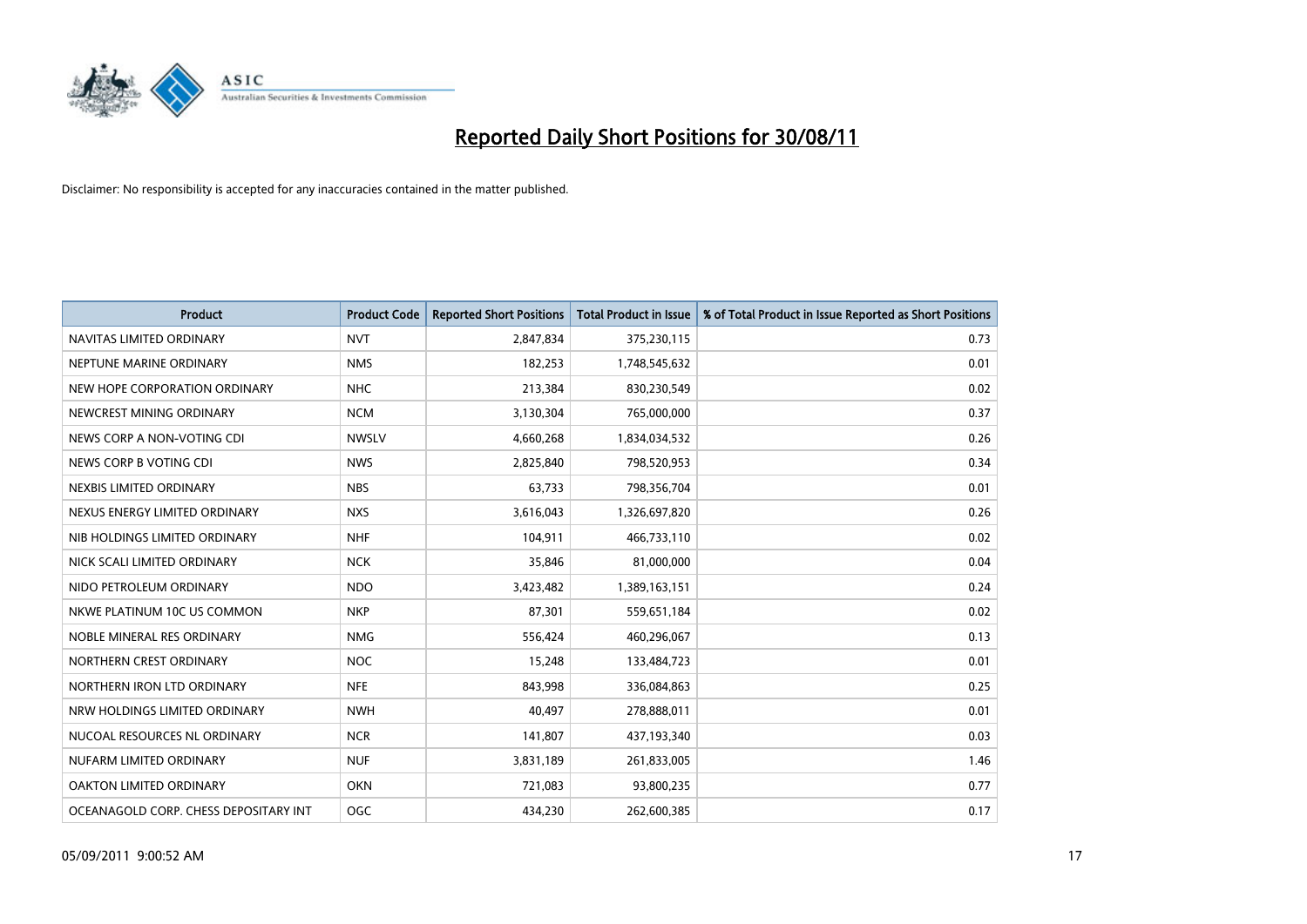

| <b>Product</b>                 | <b>Product Code</b> | <b>Reported Short Positions</b> | <b>Total Product in Issue</b> | % of Total Product in Issue Reported as Short Positions |
|--------------------------------|---------------------|---------------------------------|-------------------------------|---------------------------------------------------------|
| OCEANIA CAPITAL LTD ORDINARY   | <b>OCP</b>          | 2,500                           | 91,921,295                    | 0.00                                                    |
| OIL SEARCH LTD ORDINARY        | OSH                 | 8,260,935                       | 1,320,648,378                 | 0.60                                                    |
| OM HOLDINGS LIMITED ORDINARY   | <b>OMH</b>          | 9,568,317                       | 504,105,150                   | 1.91                                                    |
| ONESTEEL LIMITED ORDINARY      | OST                 | 10,466,801                      | 1,338,106,652                 | 0.79                                                    |
| ORICA LIMITED ORDINARY         | ORI                 | 2,267,438                       | 363,966,570                   | 0.60                                                    |
| ORIGIN ENERGY ORDINARY         | <b>ORG</b>          | 2,522,729                       | 1,064,874,259                 | 0.21                                                    |
| OROCOBRE LIMITED ORDINARY      | <b>ORE</b>          | 99,912                          | 103,195,029                   | 0.09                                                    |
| OROTONGROUP LIMITED ORDINARY   | <b>ORL</b>          | 175,386                         | 40,880,902                    | 0.42                                                    |
| OTTO ENERGY LIMITED ORDINARY   | OEL                 | 109,204                         | 1,138,290,071                 | 0.01                                                    |
| OZ MINERALS ORDINARY           | OZL                 | 6,164,529                       | 323,877,514                   | 1.89                                                    |
| <b>PACIFIC BRANDS ORDINARY</b> | <b>PBG</b>          | 9,338,314                       | 931,386,248                   | 1.01                                                    |
| PALADIN ENERGY LTD ORDINARY    | <b>PDN</b>          | 13,007,069                      | 777,698,217                   | 1.70                                                    |
| PANAUST LIMITED ORDINARY       | <b>PNA</b>          | 10,254,443                      | 593,867,443                   | 1.72                                                    |
| PANORAMIC RESOURCES ORDINARY   | PAN                 | 1,578,812                       | 207,050,710                   | 0.76                                                    |
| PAPERLINX LIMITED ORDINARY     | <b>PPX</b>          | 5,989,470                       | 603,580,761                   | 1.01                                                    |
| PAPILLON RES LTD ORDINARY      | PIR                 | 477,753                         | 206,775,658                   | 0.23                                                    |
| PATTIES FOODS LTD ORDINARY     | PFL                 |                                 | 138,989,223                   | 0.00                                                    |
| PEAK RESOURCES ORDINARY        | <b>PEK</b>          | 102,336                         | 155,979,643                   | 0.07                                                    |
| PEET LIMITED ORDINARY          | <b>PPC</b>          | 64,212                          | 318,038,544                   | 0.02                                                    |
| PENINSULA ENERGY LTD ORDINARY  | PEN                 | 1,493,377                       | 2,124,099,941                 | 0.07                                                    |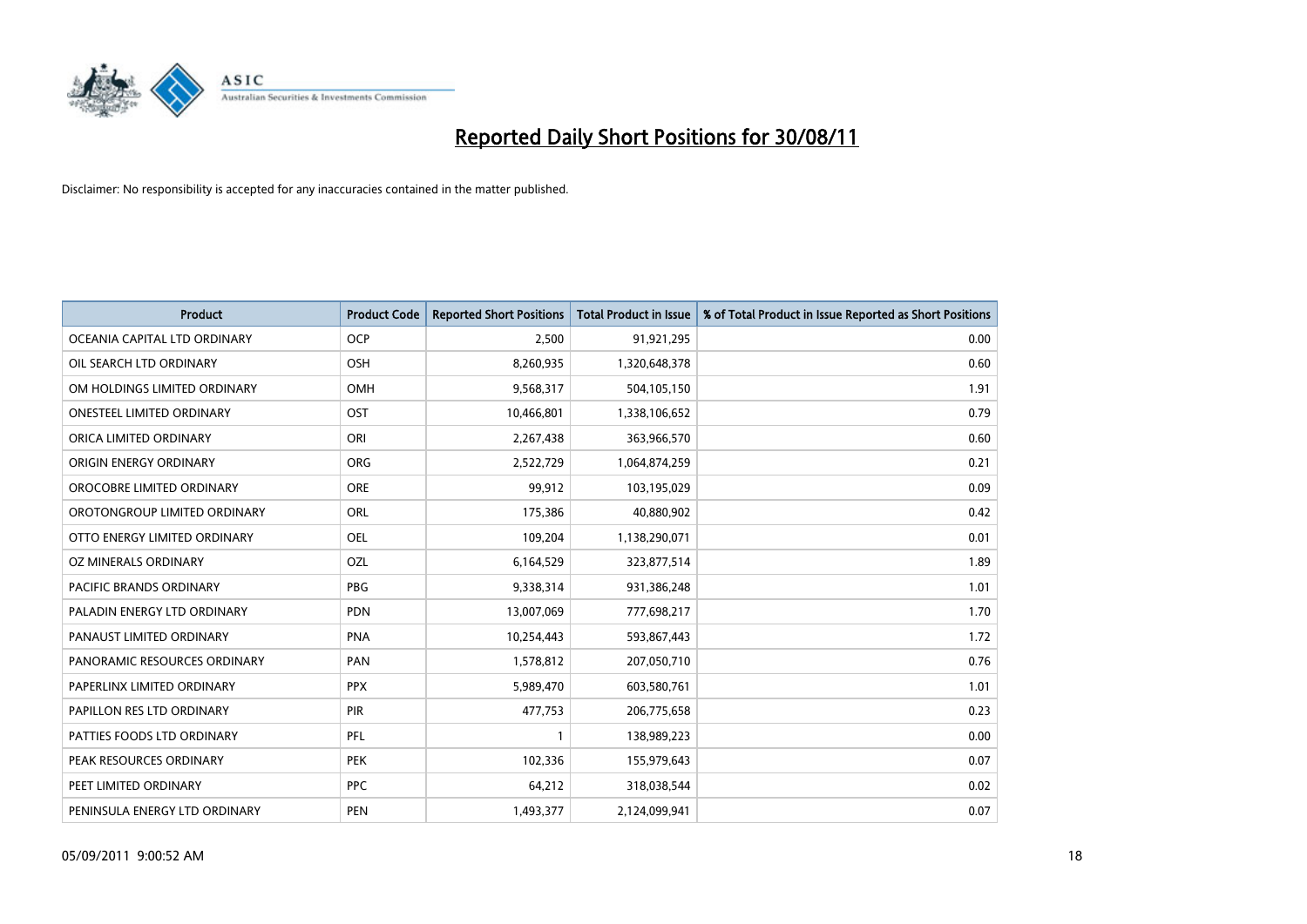

| <b>Product</b>                 | <b>Product Code</b> | <b>Reported Short Positions</b> | <b>Total Product in Issue</b> | % of Total Product in Issue Reported as Short Positions |
|--------------------------------|---------------------|---------------------------------|-------------------------------|---------------------------------------------------------|
| PERILYA LIMITED ORDINARY       | PEM                 | 318,983                         | 526,075,563                   | 0.06                                                    |
| PERPETUAL LIMITED ORDINARY     | PPT                 | 2,662,340                       | 44,671,129                    | 5.97                                                    |
| PERSEUS MINING LTD ORDINARY    | <b>PRU</b>          | 3,490,480                       | 425,667,088                   | 0.80                                                    |
| PETSEC ENERGY ORDINARY         | <b>PSA</b>          | 223,332                         | 231,283,622                   | 0.10                                                    |
| PHARMAXIS LTD ORDINARY         | <b>PXS</b>          | 2,509,773                       | 228,390,309                   | 1.07                                                    |
| PHOTON GROUP LTD ORDINARY      | PGA                 | 250,510                         | 1,540,886,866                 | 0.02                                                    |
| PLATINUM ASSET ORDINARY        | <b>PTM</b>          | 4,596,747                       | 561,347,878                   | 0.82                                                    |
| PLATINUM AUSTRALIA ORDINARY    | <b>PLA</b>          | 4,612,354                       | 392,430,039                   | 1.17                                                    |
| PLATINUM CAPITAL LTD ORDINARY  | <b>PMC</b>          | 1                               | 164,959,410                   | 0.00                                                    |
| PMP LIMITED ORDINARY           | <b>PMP</b>          | 60,282                          | 329,879,212                   | 0.01                                                    |
| PORT BOUVARD LIMITED ORDINARY  | PBD                 | 6,754                           | 593,868,295                   | 0.00                                                    |
| PREMIER INVESTMENTS ORDINARY   | <b>PMV</b>          | 204,046                         | 155,062,831                   | 0.14                                                    |
| PRIMARY HEALTH CARE ORDINARY   | <b>PRY</b>          | 8,783,118                       | 497,469,803                   | 1.76                                                    |
| PRIME MEDIA GRP LTD ORDINARY   | PRT                 | 30,874                          | 366,330,303                   | 0.01                                                    |
| PROGEN PHARMACEUTIC ORDINARY   | PGL                 | 151,596                         | 24,709,097                    | 0.61                                                    |
| PROGRAMMED ORDINARY            | <b>PRG</b>          | 706,437                         | 118,169,908                   | 0.59                                                    |
| <b>PSIVIDA CORP CDI 1:1</b>    | <b>PVA</b>          | 6,878                           | 8,767,048                     | 0.08                                                    |
| <b>QANTAS AIRWAYS ORDINARY</b> | QAN                 | 32,582,476                      | 2,265,123,620                 | 1.43                                                    |
| OBE INSURANCE GROUP ORDINARY   | OBE                 | 21,323,350                      | 1,092,654,587                 | 1.92                                                    |
| OR NATIONAL LIMITED ORDINARY   | <b>ORN</b>          | 25,971,883                      | 2,440,000,000                 | 1.05                                                    |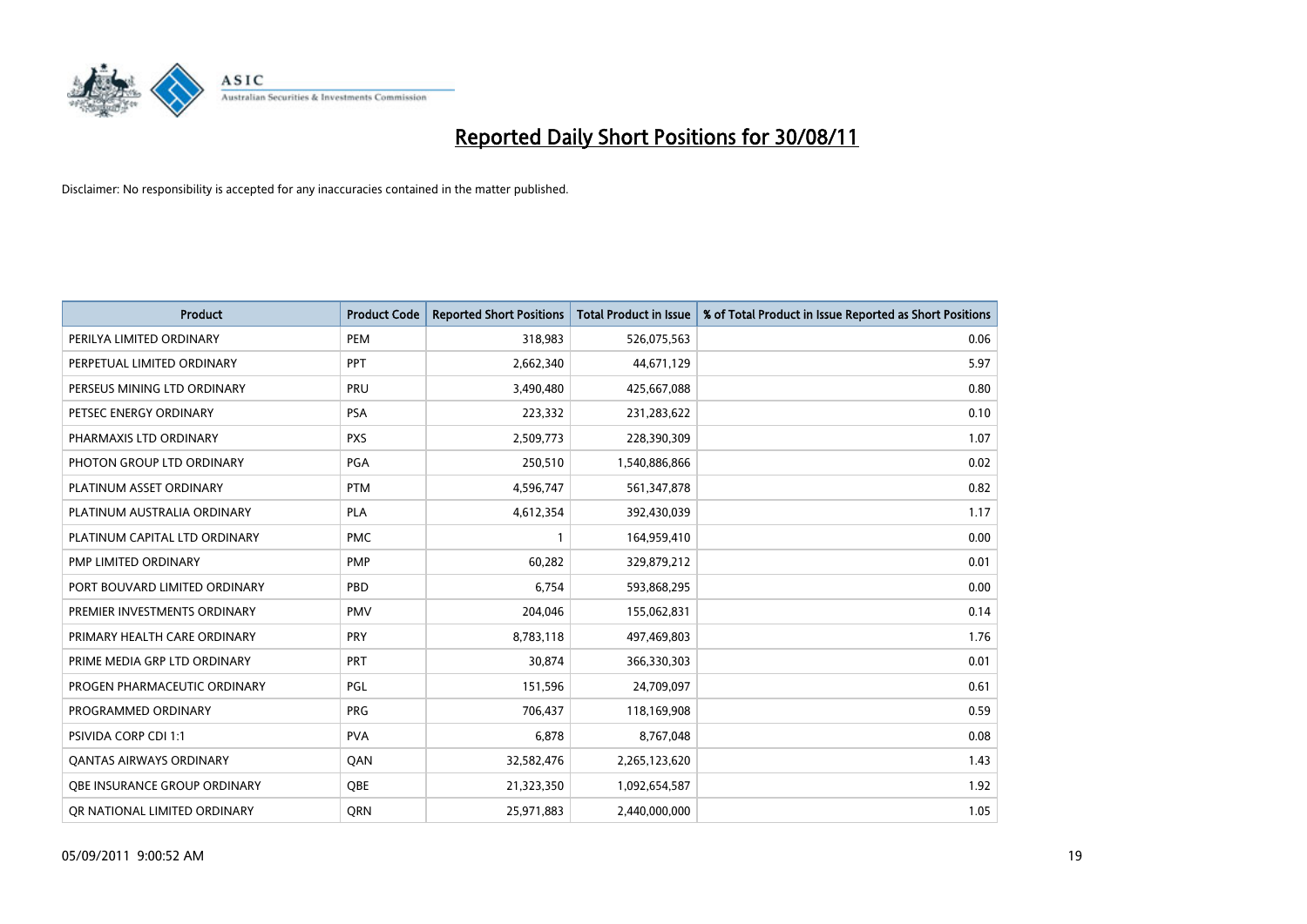

| Product                                 | <b>Product Code</b> | <b>Reported Short Positions</b> | <b>Total Product in Issue</b> | % of Total Product in Issue Reported as Short Positions |
|-----------------------------------------|---------------------|---------------------------------|-------------------------------|---------------------------------------------------------|
| QUBE LOGISTICS HLDG DEFERRED SETTLEMENT | <b>QUBDA</b>        | 12,860                          | 610,839,329                   | 0.00                                                    |
| RAMELIUS RESOURCES ORDINARY             | <b>RMS</b>          | 98,005                          | 291,767,215                   | 0.02                                                    |
| RAMSAY HEALTH CARE ORDINARY             | <b>RHC</b>          | 1,411,307                       | 202,081,252                   | 0.70                                                    |
| <b>RCR TOMLINSON ORDINARY</b>           | <b>RCR</b>          | 68,067                          | 132,010,172                   | 0.05                                                    |
| <b>REA GROUP ORDINARY</b>               | <b>REA</b>          | 120,032                         | 130,401,680                   | 0.10                                                    |
| <b>RED 5 LIMITED ORDINARY</b>           | <b>RED</b>          | 243,349                         | 1,283,674,237                 | 0.02                                                    |
| RED FORK ENERGY ORDINARY                | <b>RFE</b>          | 7,696                           | 269,769,853                   | 0.00                                                    |
| REDBANK ENERGY LTD ORDINARY             | <b>AEI</b>          | 19                              | 786,287                       | 0.00                                                    |
| REED RESOURCES LTD ORDINARY             | <b>RDR</b>          | 392,015                         | 264,742,501                   | 0.15                                                    |
| <b>REGIS RESOURCES ORDINARY</b>         | <b>RRL</b>          | 1,967,171                       | 433,273,680                   | 0.45                                                    |
| RESMED INC CDI 10:1                     | <b>RMD</b>          | 11,863,286                      | 1,556,242,300                 | 0.76                                                    |
| <b>RESOLUTE MINING ORDINARY</b>         | <b>RSG</b>          | 2,504,332                       | 467,810,508                   | 0.55                                                    |
| <b>RESOURCE GENERATION ORDINARY</b>     | <b>RES</b>          | 324,311                         | 262,895,652                   | 0.12                                                    |
| REVERSE CORP LIMITED ORDINARY           | <b>REF</b>          | 25,141                          | 92,382,175                    | 0.03                                                    |
| REX MINERALS LIMITED ORDINARY           | <b>RXM</b>          | 1,000,191                       | 153,635,519                   | 0.65                                                    |
| RHG LIMITED ORDINARY                    | <b>RHG</b>          | 1,240,412                       | 318,092,978                   | 0.38                                                    |
| RIALTO ENERGY ORDINARY                  | <b>RIA</b>          | 296,775                         | 375,006,264                   | 0.08                                                    |
| RIO TINTO LIMITED ORDINARY              | <b>RIO</b>          | 17,462,859                      | 435,758,720                   | 4.01                                                    |
| <b>RIVERCITY MOTORWAY STAPLED</b>       | <b>RCY</b>          | 132,000                         | 957,010,115                   | 0.01                                                    |
| ROBUST RESOURCES ORDINARY               | <b>ROL</b>          | 1,139,888                       | 84,944,097                    | 1.34                                                    |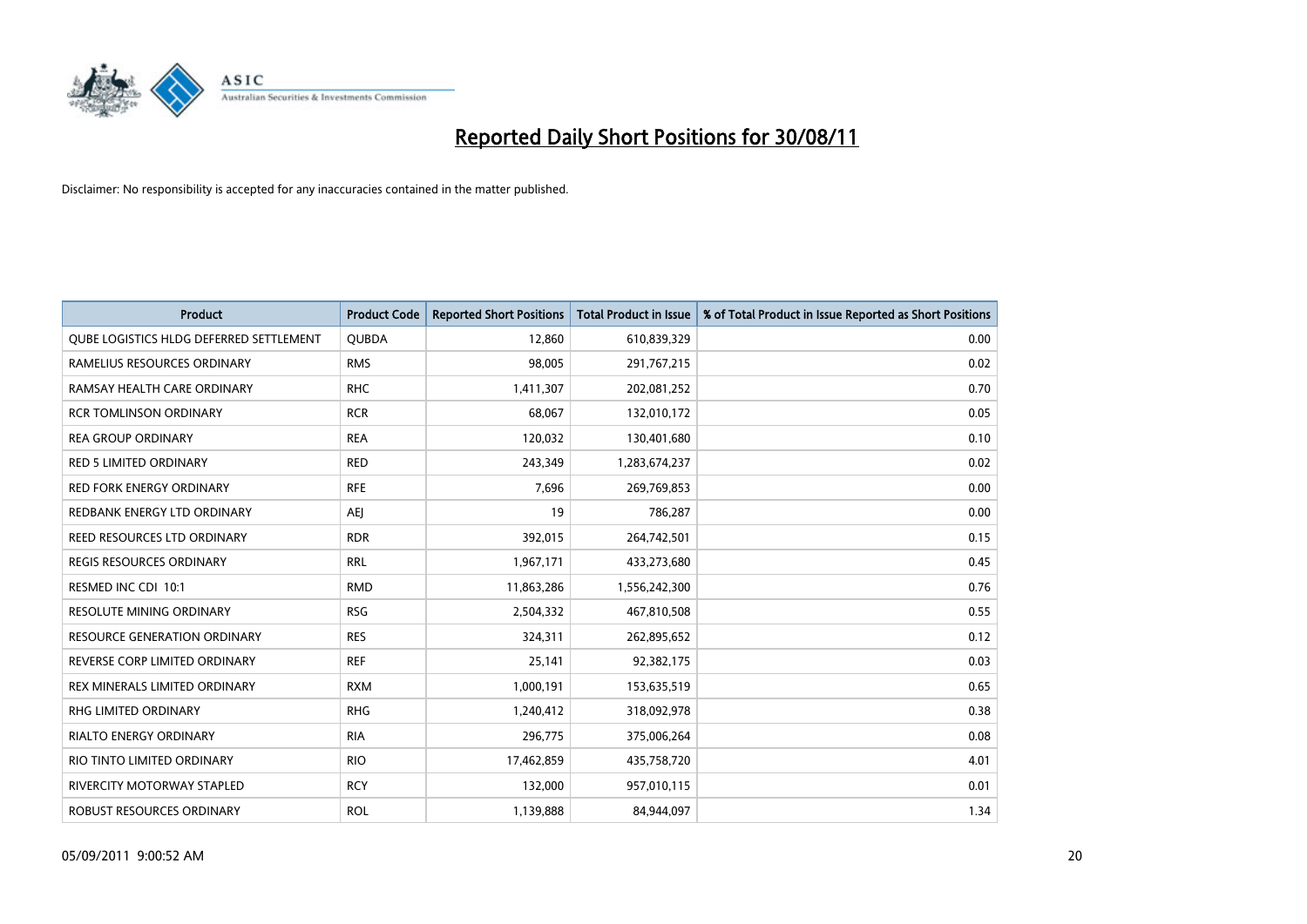

| <b>Product</b>                | <b>Product Code</b> | <b>Reported Short Positions</b> | <b>Total Product in Issue</b> | % of Total Product in Issue Reported as Short Positions |
|-------------------------------|---------------------|---------------------------------|-------------------------------|---------------------------------------------------------|
| ROC OIL COMPANY ORDINARY      | <b>ROC</b>          | 1,939,422                       | 713,254,560                   | 0.27                                                    |
| ROYAL WOLF HOLDINGS ORDINARY  | <b>RWH</b>          | 60,000                          | 100,387,052                   | 0.06                                                    |
| SAI GLOBAL LIMITED ORDINARY   | SAI                 | 1,059,832                       | 199,914,964                   | 0.53                                                    |
| SALMAT LIMITED ORDINARY       | <b>SLM</b>          | 917,587                         | 159,784,049                   | 0.57                                                    |
| SANDFIRE RESOURCES ORDINARY   | <b>SFR</b>          | 1,935,581                       | 149,919,969                   | 1.30                                                    |
| <b>SANTOS LTD ORDINARY</b>    | <b>STO</b>          | 27,493,798                      | 878,108,857                   | 3.10                                                    |
| SARACEN MINERAL ORDINARY      | <b>SAR</b>          | 824,193                         | 492,251,415                   | 0.16                                                    |
| SEDGMAN LIMITED ORDINARY      | <b>SDM</b>          | 174,052                         | 209,752,689                   | 0.08                                                    |
| SEEK LIMITED ORDINARY         | <b>SEK</b>          | 15,534,040                      | 337,079,207                   | 4.61                                                    |
| SELECT HARVESTS ORDINARY      | <b>SHV</b>          | 398,654                         | 56,226,960                    | 0.71                                                    |
| SENETAS CORPORATION ORDINARY  | <b>SEN</b>          | 756,999                         | 463,105,195                   | 0.16                                                    |
| SENEX ENERGY LIMITED ORDINARY | SXY                 | 400,000                         | 760,722,223                   | 0.05                                                    |
| SERVCORP LIMITED ORDINARY     | SRV                 | 180,453                         | 98,440,807                    | 0.18                                                    |
| SERVICE STREAM ORDINARY       | <b>SSM</b>          | 476,045                         | 283,418,867                   | 0.17                                                    |
| SEVEN GROUP HOLDINGS ORDINARY | <b>SVW</b>          | 727,345                         | 306,410,281                   | 0.24                                                    |
| SEVEN WEST MEDIA LTD ORDINARY | <b>SWM</b>          | 4,657,643                       | 610,327,899                   | 0.76                                                    |
| SIGMA PHARMACEUTICAL ORDINARY | <b>SIP</b>          | 11,936,661                      | 1,178,626,572                 | 0.99                                                    |
| SILEX SYSTEMS ORDINARY        | <b>SLX</b>          | 386,771                         | 170,133,997                   | 0.23                                                    |
| SILVER LAKE RESOURCE ORDINARY | <b>SLR</b>          | 205,876                         | 178,882,838                   | 0.10                                                    |
| SIMS METAL MGMT LTD ORDINARY  | <b>SGM</b>          | 1,916,609                       | 205,408,830                   | 0.94                                                    |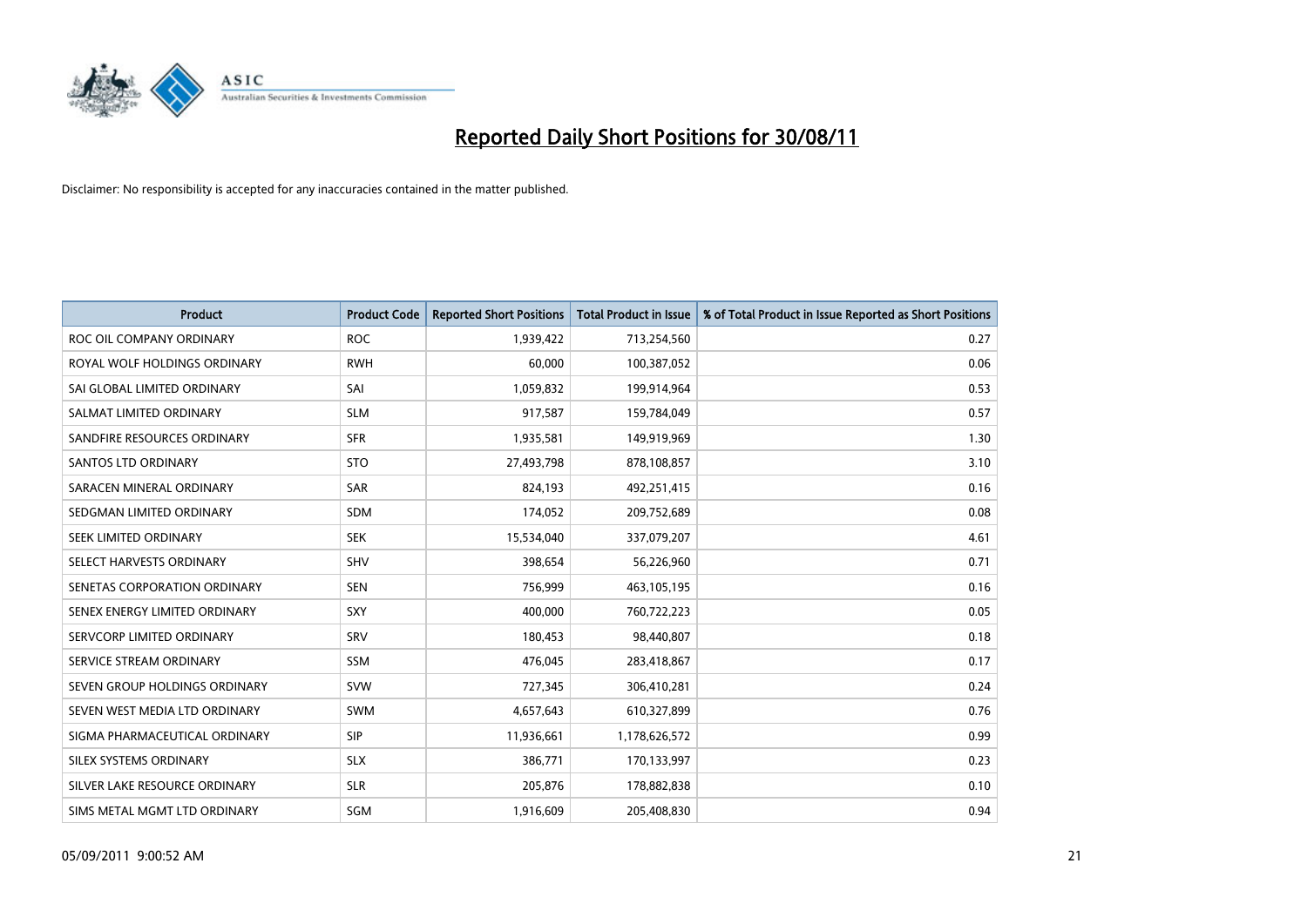

| Product                                  | <b>Product Code</b> | <b>Reported Short Positions</b> | Total Product in Issue | % of Total Product in Issue Reported as Short Positions |
|------------------------------------------|---------------------|---------------------------------|------------------------|---------------------------------------------------------|
| SINGAPORE TELECOMM. CHESS DEPOSITARY INT | <b>SGT</b>          | 4,114,147                       | 185,441,814            | 2.20                                                    |
| SIRIUS RESOURCES NL ORDINARY             | <b>SIR</b>          | 82,500                          | 137,134,586            | 0.06                                                    |
| SKILLED GROUP LTD ORDINARY               | <b>SKE</b>          | 32,507                          | 233, 243, 776          | 0.01                                                    |
| SMS MANAGEMENT, ORDINARY                 | <b>SMX</b>          | 188,670                         | 68,290,180             | 0.27                                                    |
| SONIC HEALTHCARE ORDINARY                | <b>SHL</b>          | 5,503,034                       | 389,969,875            | 1.40                                                    |
| SOUL PATTINSON (W.H) ORDINARY            | SOL                 | 18,577                          | 238,640,580            | 0.01                                                    |
| SP AUSNET STAPLED SECURITIES             | SPN                 | 1,967,415                       | 2,850,932,204          | 0.06                                                    |
| SPARK INFRASTRUCTURE STAPLED NOTE & UNIT | SKI                 | 15,288,962                      | 1,326,734,264          | 1.15                                                    |
| SPDR 200 FUND ETF UNITS                  | <b>STW</b>          | 8                               | 52,178,556             | 0.00                                                    |
| SPECIALTY FASHION ORDINARY               | <b>SFH</b>          | 589,531                         | 191,786,121            | 0.31                                                    |
| SPOTLESS GROUP LTD ORDINARY              | <b>SPT</b>          | 1,779,349                       | 262,766,725            | 0.67                                                    |
| ST BARBARA LIMITED ORDINARY              | <b>SBM</b>          | 5,494,229                       | 325,615,389            | 1.68                                                    |
| STAGING CONNECTIONS ORDINARY             | <b>STG</b>          | 2,917,189                       | 78,317,726             | 3.72                                                    |
| STANMORE COAL LTD ORDINARY               | <b>SMR</b>          | 82,896                          | 89,791,402             | 0.09                                                    |
| STARPHARMA HOLDINGS ORDINARY             | SPL                 | 1,135,677                       | 247,946,578            | 0.46                                                    |
| STH AMERICAN COR LTD ORDINARY            | SAY                 | 9,200                           | 245,846,493            | 0.00                                                    |
| STH CRS ELECT ENGNR ORDINARY             | <b>SXE</b>          | 2,910                           | 160,736,826            | 0.00                                                    |
| STHN CROSS MEDIA ORDINARY                | SXL                 | 1,901,792                       | 705,766,444            | 0.26                                                    |
| STOCKLAND UNITS/ORD STAPLED              | SGP                 | 11,417,915                      | 2,383,036,717          | 0.46                                                    |
| STRAITS RES LTD. ORDINARY                | SRO                 | 7,708,070                       | 324,796,141            | 2.37                                                    |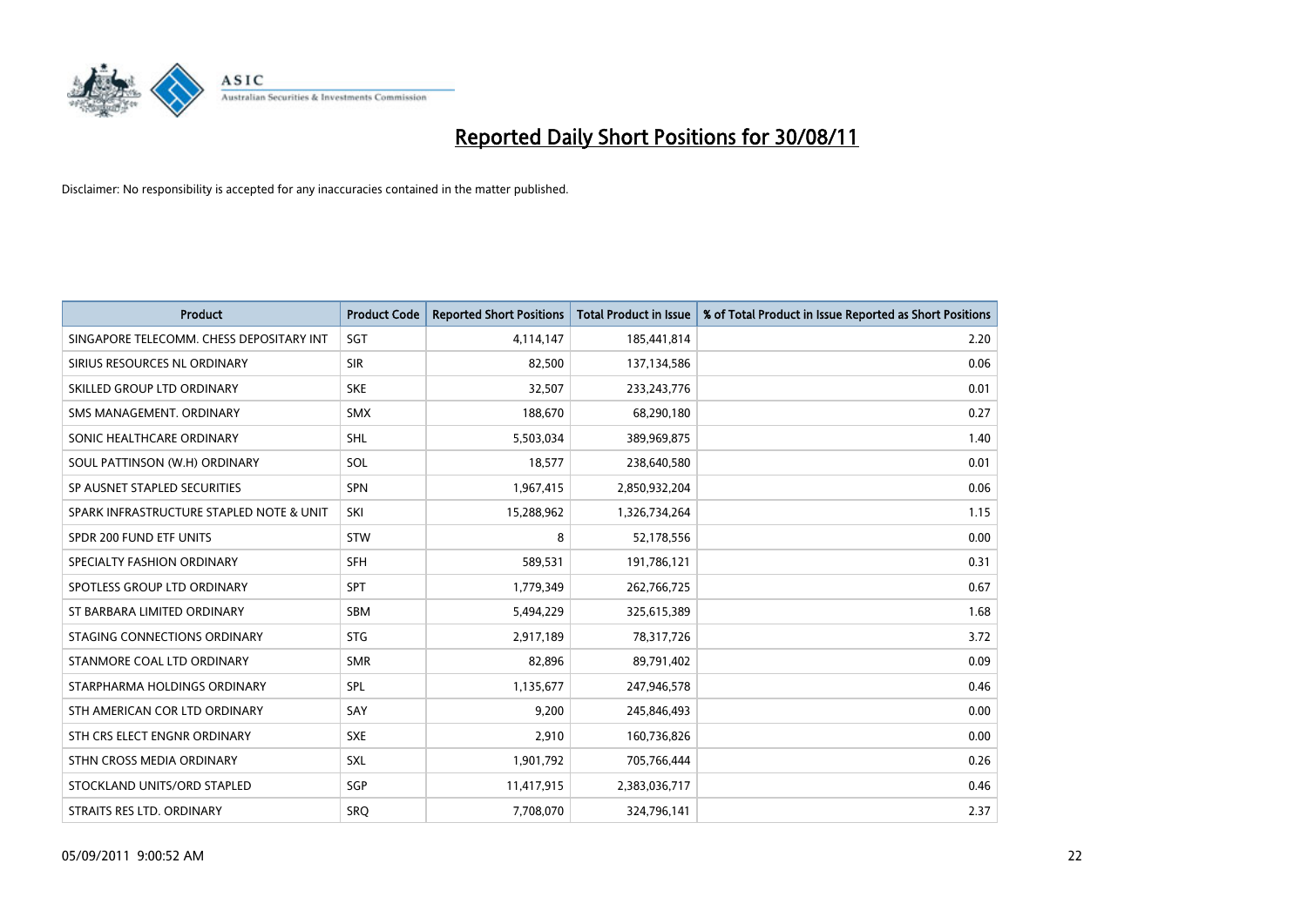

| <b>Product</b>                       | <b>Product Code</b> | <b>Reported Short Positions</b> | Total Product in Issue | % of Total Product in Issue Reported as Short Positions |
|--------------------------------------|---------------------|---------------------------------|------------------------|---------------------------------------------------------|
| <b>STW COMMUNICATIONS ORDINARY</b>   | SGN                 | 252,458                         | 364,310,964            | 0.07                                                    |
| SUNCORP GROUP LTD ORDINARY           | <b>SUN</b>          | 9,588,537                       | 1,286,600,980          | 0.74                                                    |
| SUNDANCE RESOURCES ORDINARY          | <b>SDL</b>          | 15,824,465                      | 2,877,654,669          | 0.53                                                    |
| SUNLAND GROUP LTD ORDINARY           | <b>SDG</b>          | 26,203                          | 220,457,476            | 0.01                                                    |
| SUPER RET REP LTD ORDINARY           | <b>SUL</b>          | 192,840                         | 130,458,739            | 0.15                                                    |
| SWICK MINING ORDINARY                | <b>SWK</b>          | 1,548                           | 236,724,970            | 0.00                                                    |
| SYMEX HOLDINGS ORDINARY              | <b>SYM</b>          | 6,633                           | 189,166,670            | 0.00                                                    |
| <b>TABCORP HOLDINGS LTD ORDINARY</b> | <b>TAH</b>          | 13,736,485                      | 688,019,737            | 1.99                                                    |
| TALENT2 INTERNATION ORDINARY         | <b>TWO</b>          | 100,525                         | 144,955,790            | 0.07                                                    |
| TAP OIL LIMITED ORDINARY             | <b>TAP</b>          | 135,097                         | 240,967,311            | 0.05                                                    |
| TASSAL GROUP LIMITED ORDINARY        | <b>TGR</b>          | 55,587                          | 146,304,404            | 0.03                                                    |
| <b>TATTS GROUP LTD ORDINARY</b>      | <b>TTS</b>          | 16,649,203                      | 1,318,683,208          | 1.26                                                    |
| <b>TELECOM CORPORATION ORDINARY</b>  | <b>TEL</b>          | 24,377,796                      | 1,924,707,065          | 1.26                                                    |
| TELSTRA CORPORATION, ORDINARY        | <b>TLS</b>          | 65,312,091                      | 12,443,074,357         | 0.51                                                    |
| TEN NETWORK HOLDINGS ORDINARY        | <b>TEN</b>          | 29,004,356                      | 1,045,236,720          | 2.76                                                    |
| TERANGA GOLD CORP CDI 1:1            | <b>TGZ</b>          | 325,389                         | 153,488,354            | 0.20                                                    |
| TEXON PETROLEUM LTD ORDINARY         | <b>TXN</b>          | 76,109                          | 242,539,848            | 0.03                                                    |
| TFS CORPORATION LTD ORDINARY         | <b>TFC</b>          | 195,125                         | 276,453,042            | 0.07                                                    |
| THE REJECT SHOP ORDINARY             | <b>TRS</b>          | 676,533                         | 26,071,170             | 2.57                                                    |
| THOR MINING PLC CHESS DEPOSITARY 1:1 | <b>THR</b>          | 2,307                           | 222,489,120            | 0.00                                                    |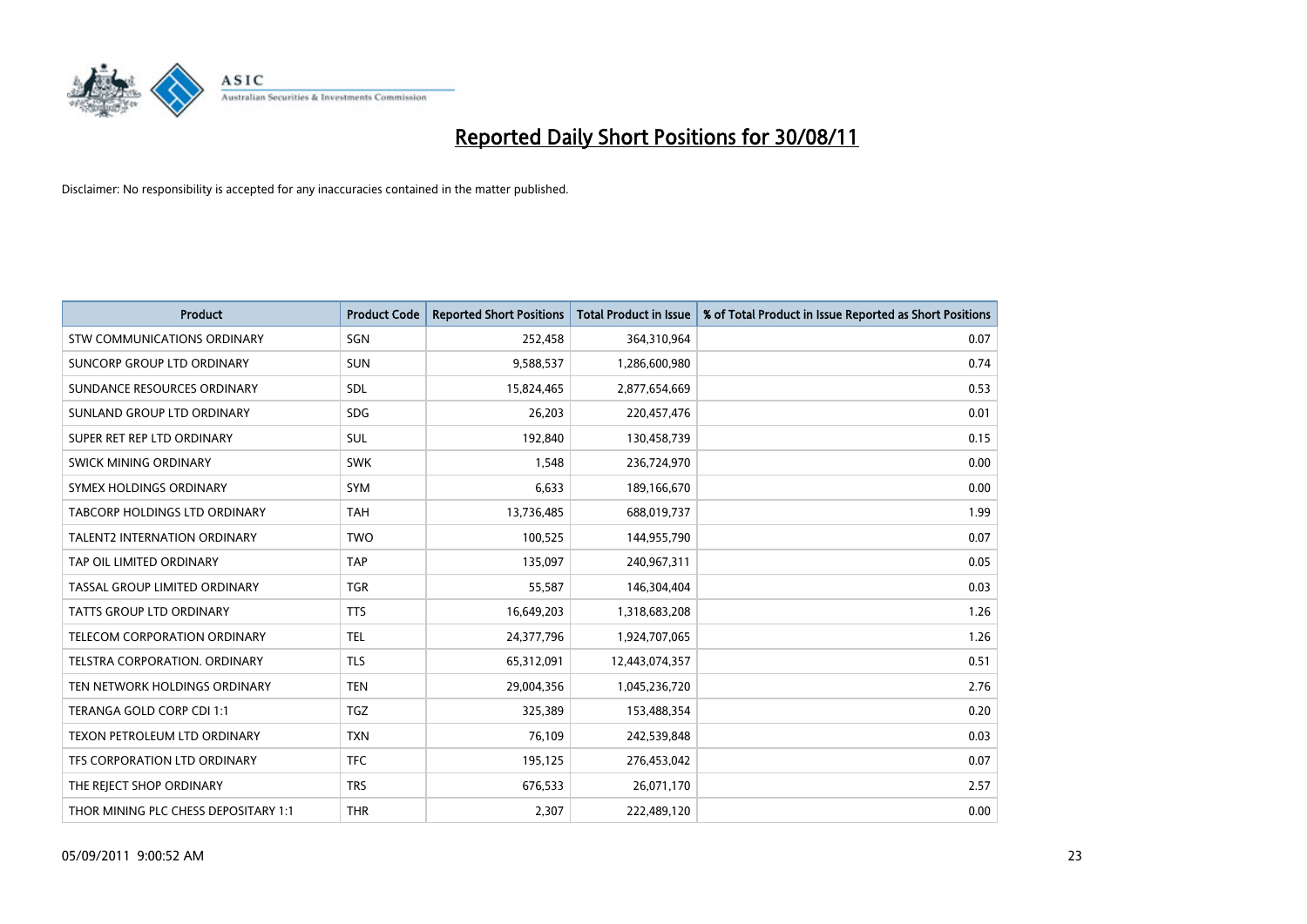

| Product                                   | <b>Product Code</b> | <b>Reported Short Positions</b> | Total Product in Issue | % of Total Product in Issue Reported as Short Positions |
|-------------------------------------------|---------------------|---------------------------------|------------------------|---------------------------------------------------------|
| THORN GROUP LIMITED ORDINARY              | <b>TGA</b>          | 22,337                          | 146,091,970            | 0.01                                                    |
| <b>TIGER RESOURCES ORDINARY</b>           | <b>TGS</b>          | 157,102                         | 671,110,549            | 0.02                                                    |
| TIMBERCORP LIMITED ORDINARY               | <b>TIM</b>          | 90,074                          | 352,071,429            | 0.02                                                    |
| TISHMAN SPEYER UNITS                      | <b>TSO</b>          | 79,093                          | 338,440,904            | 0.02                                                    |
| TNG LIMITED ORDINARY                      | <b>TNG</b>          | 4,321                           | 284,803,062            | 0.00                                                    |
| TOLL HOLDINGS LTD ORDINARY                | <b>TOL</b>          | 21,901,073                      | 710,128,531            | 3.07                                                    |
| TORO ENERGY LIMITED ORDINARY              | <b>TOE</b>          | 35,404                          | 965,436,676            | 0.00                                                    |
| <b>TOWER LIMITED ORDINARY</b>             | <b>TWR</b>          | 689,519                         | 265,176,580            | 0.26                                                    |
| TOX FREE SOLUTIONS ORDINARY               | <b>TOX</b>          | 15,216                          | 96,503,382             | 0.01                                                    |
| TPG TELECOM LIMITED ORDINARY              | <b>TPM</b>          | 3,912,073                       | 783,481,644            | 0.51                                                    |
| <b>TRANSFIELD SERVICES ORDINARY</b>       | <b>TSE</b>          | 2,049,398                       | 549,715,957            | 0.38                                                    |
| TRANSPACIFIC INDUST, ORDINARY             | <b>TPI</b>          | 13,449,153                      | 960,638,735            | 1.38                                                    |
| TRANSURBAN GROUP TRIPLE STAPLED SEC.      | <b>TCL</b>          | 2,028,296                       | 1,450,831,425          | 0.12                                                    |
| TREASURY WINE ESTATE ORDINARY             | <b>TWE</b>          | 18,044,699                      | 647,227,144            | 2.80                                                    |
| TRINITY GROUP STAPLED SECURITIES          | <b>TCO</b>          | 3,419                           | 203,405,927            | 0.00                                                    |
| TROY RESOURCES NL ORDINARY                | <b>TRY</b>          | 157,161                         | 88,001,823             | 0.17                                                    |
| UGL LIMITED ORDINARY                      | UGL                 | 4,328,390                       | 166,047,171            | 2.62                                                    |
| UNILIFE CORPORATION CDI 6:1               | <b>UNS</b>          | 766,616                         | 267,082,637            | 0.28                                                    |
| UXC LIMITED ORDINARY                      | <b>UXC</b>          | 77,334                          | 305,789,718            | 0.03                                                    |
| VALAD PROPERTY GROUP STAPLED US PROHIBIT. | <b>VPG</b>          | 3,802,003                       | 115,821,048            | 3.28                                                    |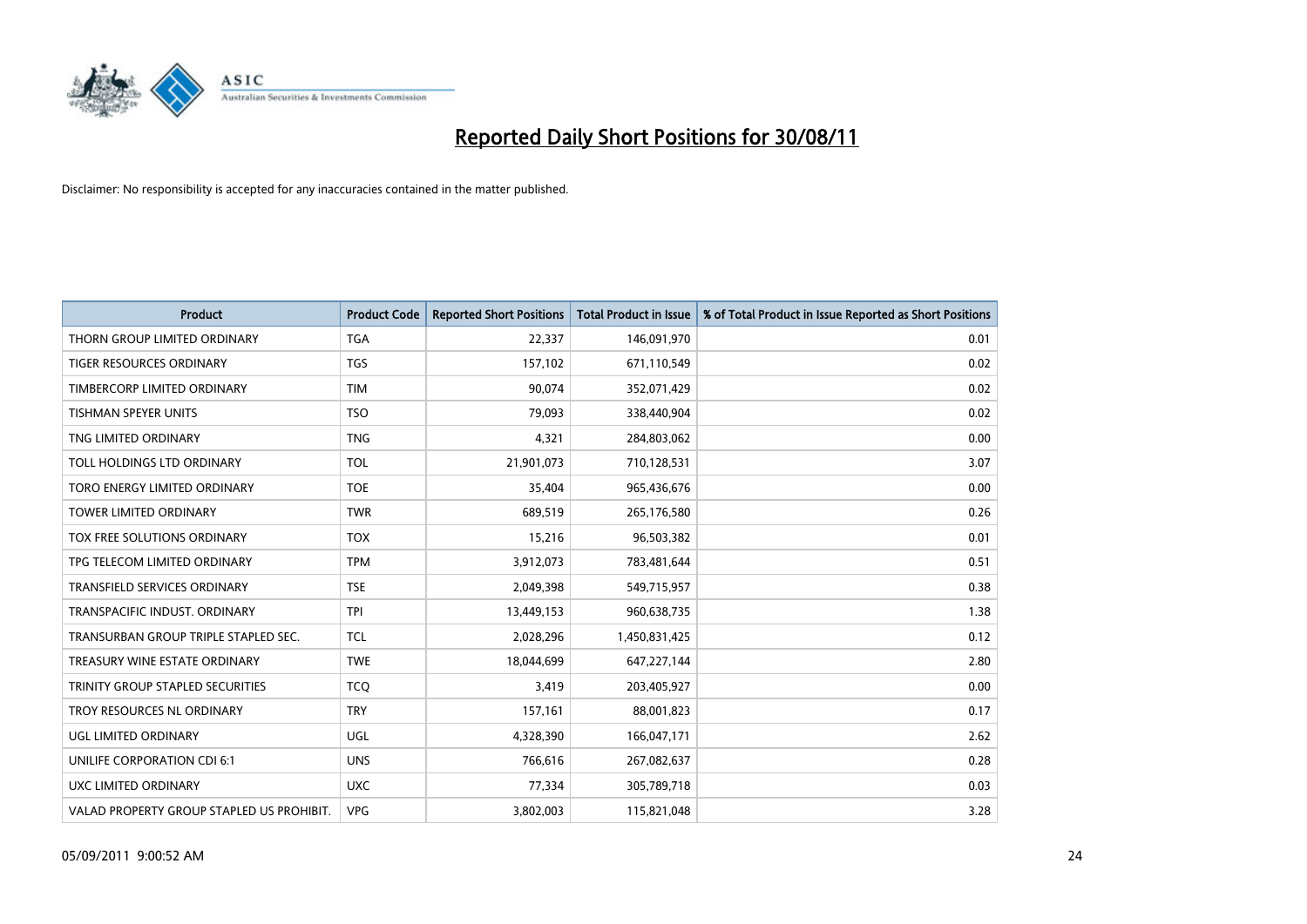

| Product                                | <b>Product Code</b> | <b>Reported Short Positions</b> | Total Product in Issue | % of Total Product in Issue Reported as Short Positions |
|----------------------------------------|---------------------|---------------------------------|------------------------|---------------------------------------------------------|
| <b>VDM GROUP LIMITED ORDINARY</b>      | <b>VMG</b>          | 11,116                          | 193,127,749            | 0.01                                                    |
| <b>VENTURE MINERALS ORDINARY</b>       | <b>VMS</b>          | 270,022                         | 221,093,592            | 0.12                                                    |
| <b>VIRGIN BLUE HOLDINGS ORDINARY</b>   | <b>VBA</b>          | 30,928,560                      | 2,210,197,600          | 1.41                                                    |
| <b>VISION GROUP HLDGS ORDINARY</b>     | <b>VGH</b>          | 78,000                          | 74,520,926             | 0.10                                                    |
| <b>VITA GROUP LTD ORDINARY</b>         | <b>VTG</b>          | 75,190                          | 142,499,800            | 0.05                                                    |
| VITERRA INC CDI 1:1                    | <b>VTA</b>          | 3,828                           | 68,629,939             | 0.01                                                    |
| <b>WATPAC LIMITED ORDINARY</b>         | <b>WTP</b>          | 25,823                          | 183,341,382            | 0.01                                                    |
| <b>WDS LIMITED ORDINARY</b>            | <b>WDS</b>          | 701                             | 144,055,662            | 0.00                                                    |
| WEBJET LIMITED ORDINARY                | <b>WEB</b>          | 378,989                         | 74,670,399             | 0.51                                                    |
| <b>WESFARMERS LIMITED ORDINARY</b>     | <b>WES</b>          | 18,480,058                      | 1,005,776,280          | 1.83                                                    |
| WESFARMERS LIMITED PARTIALLY PROTECTED | <b>WESN</b>         | 92,661                          | 151,295,882            | 0.05                                                    |
| <b>WESTERN AREAS NL ORDINARY</b>       | <b>WSA</b>          | 9,595,771                       | 179,735,899            | 5.33                                                    |
| WESTERN DESERT RES. ORDINARY           | <b>WDR</b>          | 948                             | 206,935,914            | 0.00                                                    |
| WESTFIELD GROUP ORD/UNIT STAPLED SEC   | <b>WDC</b>          | 6,208,474                       | 2,308,988,539          | 0.25                                                    |
| WESTFIELD RETAIL TST UNIT STAPLED      | <b>WRT</b>          | 39,590,275                      | 3,054,166,195          | 1.27                                                    |
| <b>WESTPAC BANKING CORP ORDINARY</b>   | <b>WBC</b>          | 54,961,987                      | 3,030,194,040          | 1.79                                                    |
| WHITE ENERGY COMPANY ORDINARY          | <b>WEC</b>          | 10,136,121                      | 316,104,241            | 3.19                                                    |
| WHITEHAVEN COAL ORDINARY               | <b>WHC</b>          | 3,776,051                       | 494,468,415            | 0.76                                                    |
| WHK GROUP LIMITED ORDINARY             | <b>WHG</b>          | 52,000                          | 265,142,652            | 0.01                                                    |
| WILDHORSE ENERGY ORDINARY              | <b>WHE</b>          | 26,413                          | 250,928,627            | 0.01                                                    |